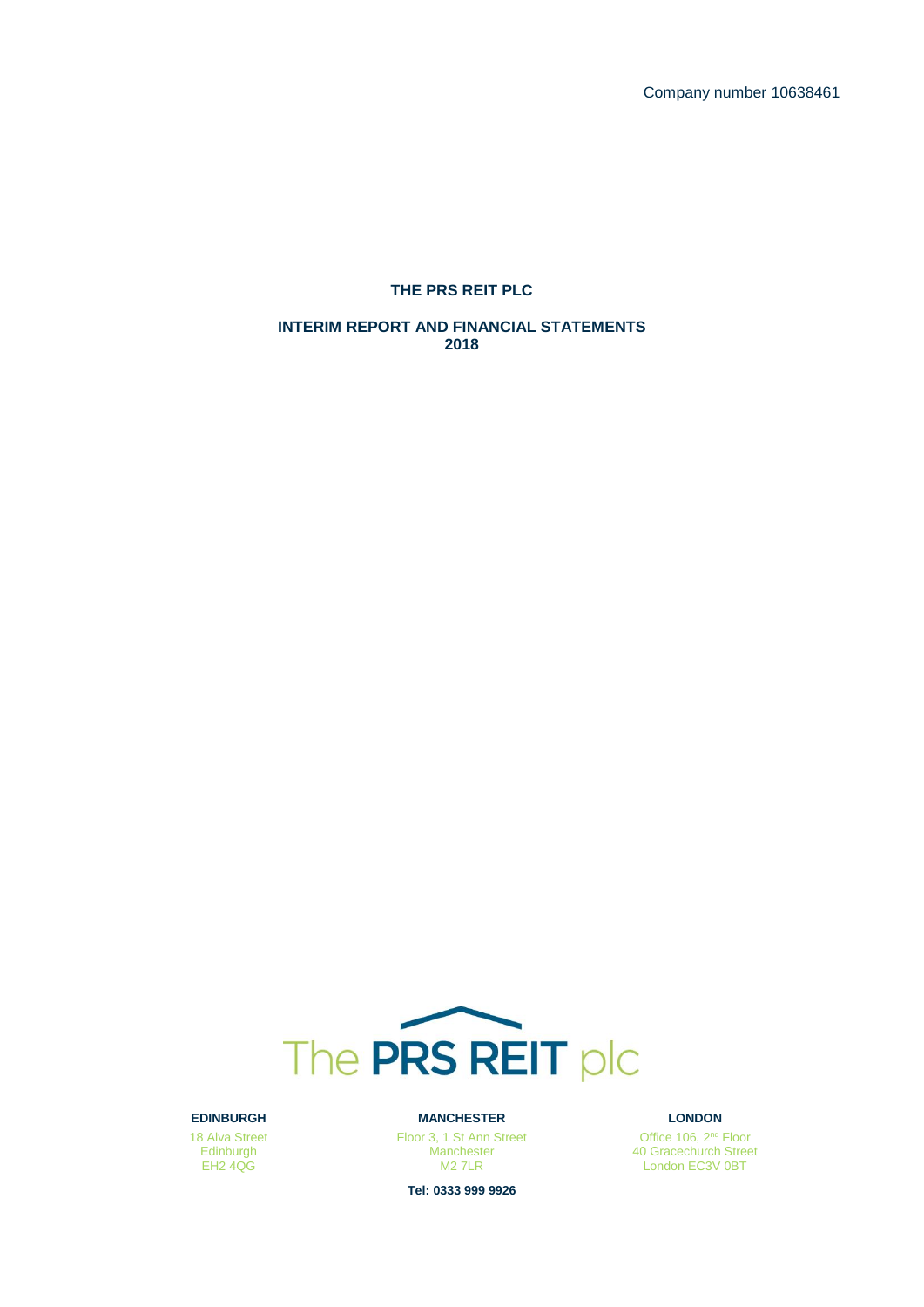# **INTERIM REPORT AND FINANCIAL STATEMENTS**

| <b>CONTENTS</b>                                          | <b>PAGE</b>    |
|----------------------------------------------------------|----------------|
| <b>HIGHLIGHTS</b>                                        | 2              |
| CHAIRMAN'S STATEMENT                                     | 4              |
| INVESTMENT ADVISER'S REPORT                              | $\overline{7}$ |
| <b>DEFINITIONS</b>                                       | 11             |
| <b>DIRECTORS</b>                                         | 12             |
| <b>ADVISERS</b>                                          | 13             |
| CONDENSED CONSOLIDATED STATEMENT OF COMPREHENSIVE INCOME | 14             |
| CONDENSED CONSOLIDATED STATEMENT OF FINANCIAL POSITION   | 15             |
| CONDENSED CONSOLIDATED STATEMENT OF CHANGES IN EQUITY    | 16             |
| CONDENSED CONSOLIDATED STATEMENT OF CASH FLOWS           | 17             |
| NOTES TO THE FINANCIAL STATEMENTS                        | 18             |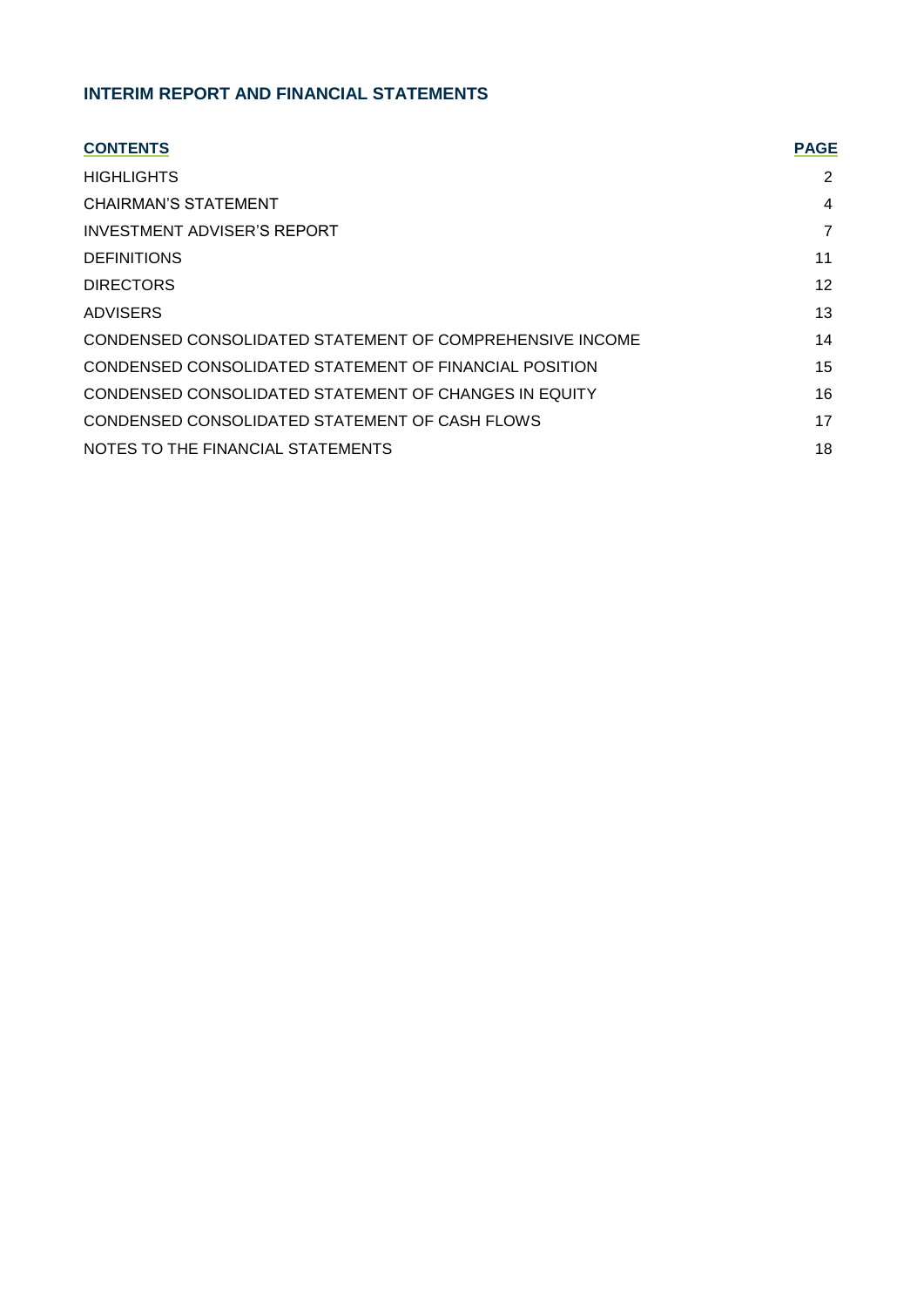# <span id="page-2-0"></span>**HIGHLIGHTS**

### **Summary**

- Continuing good progress. Initial target of committing gross funds of £900m (including debt) to create a portfolio of newly-built rental homes across the UK was achieved in H1.
- Completed assets are performing well and demand for the Company's well-located, professionally managed houses remains high.
- Total dividends paid since launch on 31 May 2017 is 7.0p per share. Target total dividend for FY 2019 is 5p per share.
- Some short term headwinds are anticipated from expected planning approval delays. Stabilised covered dividend target for FY 30 June 2022 is c.5.5p per share (from original target of 6p), with the Company targeting a total dividend of 5.0p per share each year until that point.
- Family rental housing remains critically undersupplied and the drivers underpinning rising demand are unchanged.

# **Financial**

| Six months ended 31 December | 2018                           | 2017                       | Change        |
|------------------------------|--------------------------------|----------------------------|---------------|
| Rental income (gross)        | £2.3m                          | £0.6m                      | $Up$ 3.8 $x$  |
| Profit from operations       | £7.3m                          | £0.3m                      | Up 24.3x      |
| Profit before tax            | £7.5 $m$                       | £0.5m                      | $Up$ 14.6 $x$ |
| Basic earnings per share     | 1.5 <sub>D</sub>               | 0.22p                      | Up 6.8x       |
| Net assets at 31 Dec         | £477.2m                        | £245.5m                    | Up 94%        |
| <b>IFRS and EPRA NAV</b>     | 96.3 <sub>p</sub>              | 98.2 <sub>p</sub>          |               |
| per share at 31 Dec          | (after dividends of 6.0p paid) | (after nil dividends paid) |               |

### **Operational**

|                                          | <b>During H1</b> | At end of H1 | Post H1<br>at 28<br>February 2019 |
|------------------------------------------|------------------|--------------|-----------------------------------|
| Number of completed PRS units            | 370              | 775          | 904                               |
| Number of completed and contracted sites | 21               | 43           | 49                                |
| Number of completed and contracted units | 2.166            | 3.575        | 3,951                             |
| GDC of completed and contracted sites    | £328.5m          | £530m        | £603.0m                           |
| ERV of completed and contracted sites    | £20.2m           | £33.2m       | £37.3m                            |

Completed assets are performing well, and rental demand is high. At 31 December 2018:

| rents | average gross yields on completed assets<br>average capital uplift on completed assets to Investment Value<br>average capital uplift on completed assets to Vacant Possession Value 12.8%<br>cost management of Gross to Net during development phase<br>re-letting period (average) | 6.2%<br>5.3%<br>15.6%<br>6.7 days<br>2% above budget |
|-------|--------------------------------------------------------------------------------------------------------------------------------------------------------------------------------------------------------------------------------------------------------------------------------------|------------------------------------------------------|
|-------|--------------------------------------------------------------------------------------------------------------------------------------------------------------------------------------------------------------------------------------------------------------------------------------|------------------------------------------------------|

### **Dividends**

- Q1 and Q2 dividends together totalled 2p per share 1p per share respectively;
	- bringing total dividends paid since launch to 7p per share.
- Total dividend target for FY 2019 is 5.0p per share and the same each year thereafter until stabilisation in FY 2022.

### **Outlook**

The Board views long term prospects with confidence.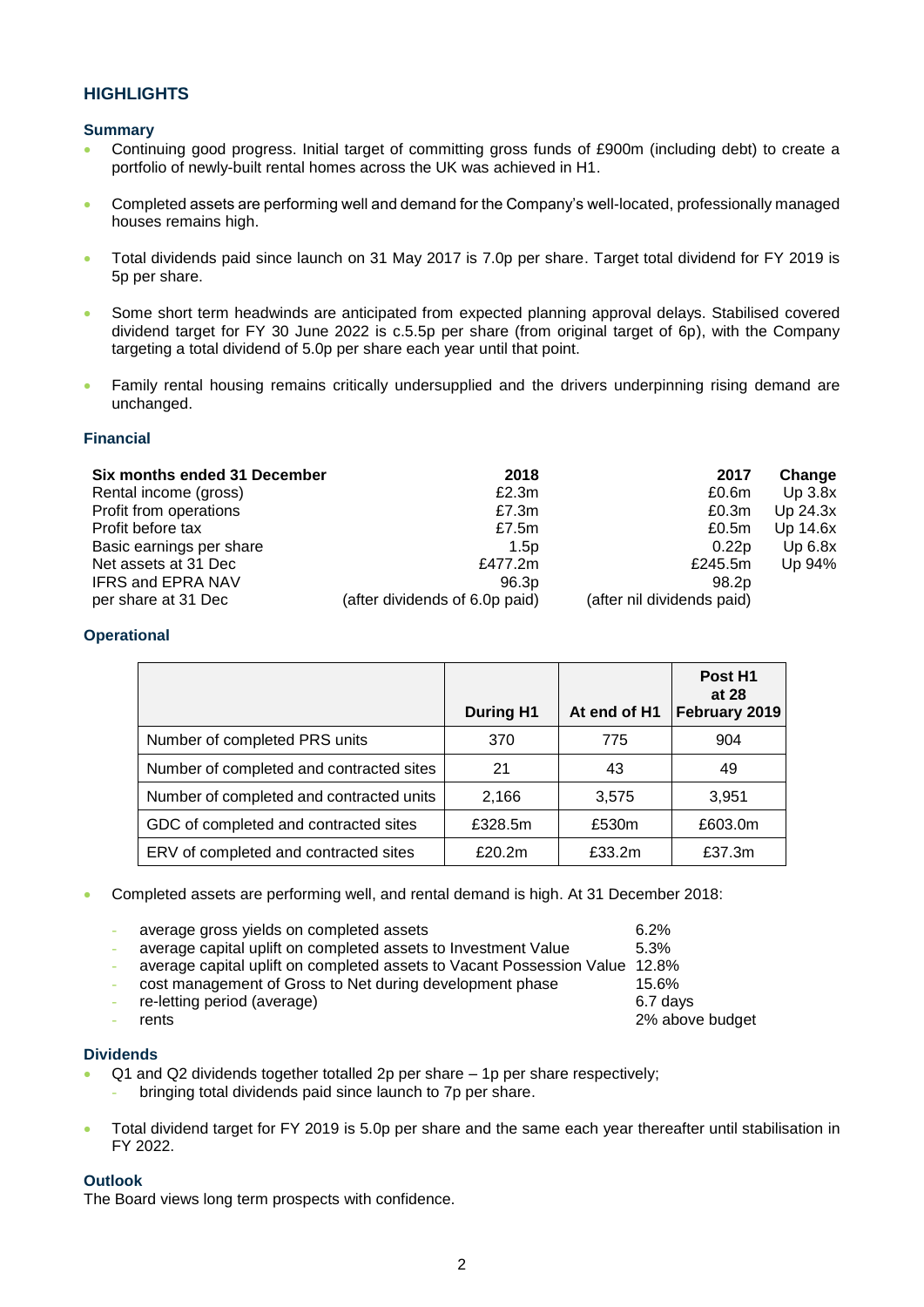# **HIGHLIGHTS**

### **Steve Smith, Non-Executive Chairman, said:**

*"The PRS REIT made pleasing progress in the first half, and the growth in the number of completed rental homes is showing through in these financial results. We closed the half year with about 3,575 homes either built or under construction, with that number now at around 3,951.*

*"Looking over the remainder of the financial year, we anticipate short term headwinds that are likely to cause some delays to current construction schedules. We have therefore re-estimated our stabilised covered dividend target taking this into account, and now estimate it to be around 5.5p per share from 6.0p previously. Our dividend targets for the current financial year and each year thereafter until stabilisation is 5.0p per share. Outside these delays, the model is working very well, with delivery and operational costs in line with expectations, continuing high demand for our homes, and good visibility on the deployment of the remaining tranches of our gross capital.*

*"Housing for the family rental market remains critically undersupplied and the opportunity for the Company to establish itself as a major provider of high quality, professionally managed houses in the UK remains substantial. Consequently, the Board continues to view long term prospects with confidence."*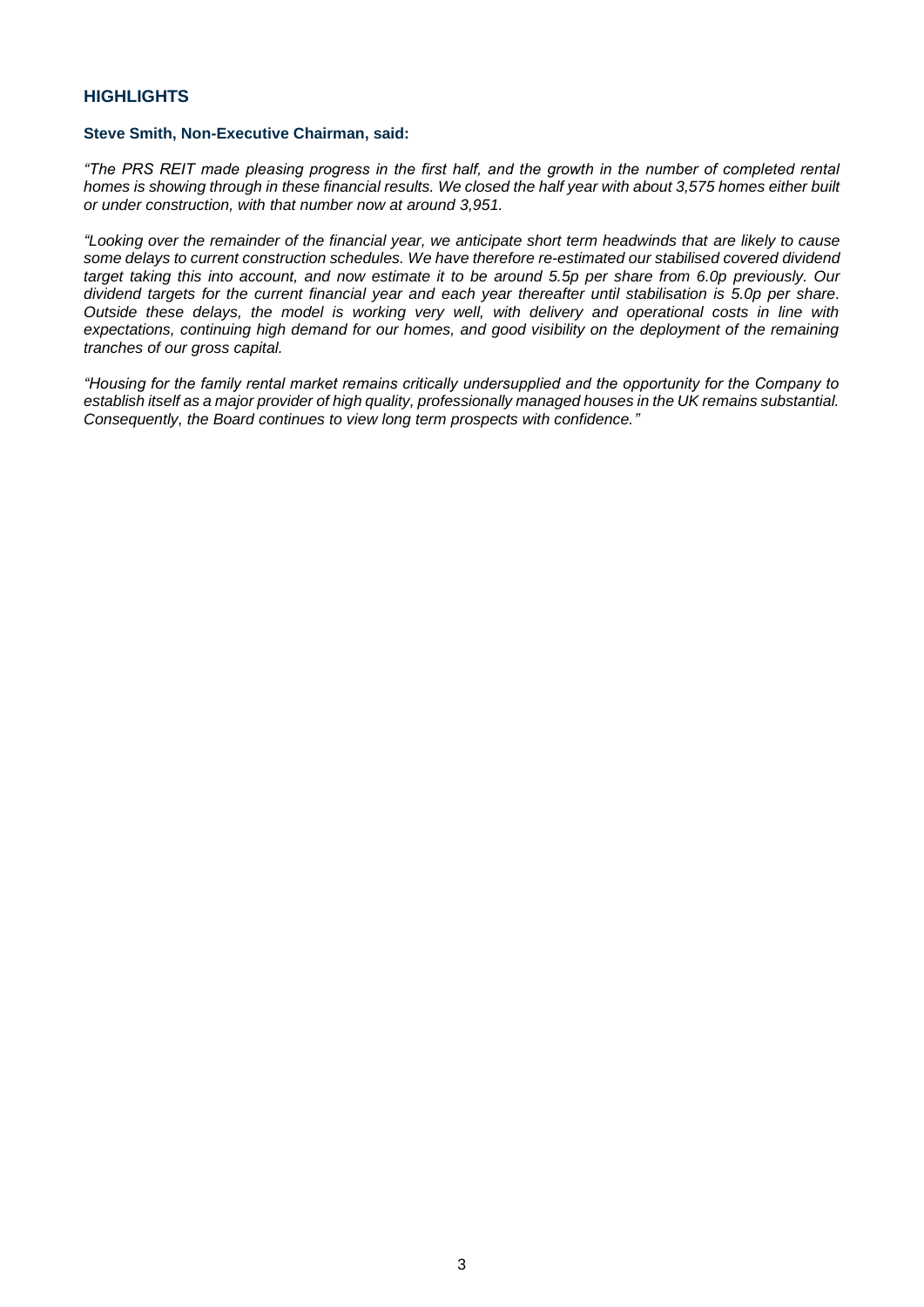# <span id="page-4-0"></span>**CHAIRMAN'S STATEMENT**

#### **Overview**

This is the Company's second interim report since its launch and it covers the six months ended 31 December 2018. The report summarises the progress that has been made in the first half of the financial year and provides the Board's view of the Company's near and longer term prospects, including the expected challenges in the short term, particularly in the light of current political uncertainty.

Overall, we are pleased with the PRS REIT's progress over the first six months of the new financial year. At 31 December 2018, 2,800 new rental homes across 32 sites in England were under construction for the Company's portfolio, and the number of completed homes in the portfolio stood at 775. The gross development cost ("GDC") of these 3,575 homes amounts to around £530m, and their combined estimated rental value ("ERV") when completed is £33.2m per annum.

Our development activity has continued to increase since the half year end, and at 28 February 2019 amounted to GDC of £603m, resulting in nearly 70% of the Company's expected gross funds of £900m now being in deployment. This equates to 3,951 new rental homes, of which 904 were completed as at 28 February 2019. Once fully completed and let, these 3,951 homes are expected to yield £37.3m per annum in rental income.

As we reported in early January 2019, we now have full visibility over the deployment of the balance of funds, with additional development sites identified and approved or under formal appraisal by the Investment Adviser and with planning being sought and/or sites in the process of being acquired. These additional sites together with existing sites being delivered should take the PRS REIT's initial portfolio to a total of around 5,600 new rental properties, yielding approximately £56.0m in rental income per annum once all the homes are completed and let. In line with the Company's risk diversification policy, the homes are located across a range of sites in different regions of England, including some sites in the South.

We are encouraged that at 31 December 2018 the average gross yield on developed assets was 6.2%, marginally ahead of our initial expectations. Our model of fixed price design and build contracts, standardised specifications, targeted locations and tight cost management has helped to support this outcome. The Company's IFRS and EPRA Net Asset Value ("NAV") on an investment valuation basis were both 96.3p as at 31 December. This is stated after the payment of dividends totalling 6.0p per share in the period since the launch of the REIT on 31 May 2017. Valuing the Company's portfolio on a Vacant Possession basis would improve the Company's IFRS and EPRA NAV at 31 December 2018 to an estimated 101.1p.

Looking to the immediate future and beyond, the Board expects continuing progress although we are now also factoring in current political and economic uncertainties. As previously reported, we experienced some delays with development activity in the third quarter of the last financial year. Given the current backdrop and the local elections that will take place in early May, we believe it prudent to anticipate lengthening decision-making processes at local government level. This has a direct bearing on site commencement schedules, and slower delivery, particularly of larger sites, would reduce the Company's earnings during the development phase. A consequence of this would be that more of our development profits would be utilised to support dividend payments during the development phase. Taking into account time delays, and while maintaining a 5p per share annual dividend target until stabilisation, our stabilised covered dividend target for the financial year to June 2022 is now c.5.5p as opposed to our original target of 6.0p per share. The Company continues to target net shareholder returns of 10% or more per annum on stabilisation. Outside delays, the model is working very well; delivery and operational costs are in line with expectations, demand for our homes is high, and the Company has good visibility on the deployment of the remaining tranches of its gross capital.

The PRS REIT's growing portfolio of homes is establishing it as a leading player in the build-to-rent sector and the Company remains the only quoted REIT to focus exclusively on the Private Rented Sector ("PRS") in the UK. Notably, it is the first to focus on family houses. This market continues to be underserved, with build-to-rent activity overwhelmingly concentrated on the development of flats, and demand for the Company's well-located, professionally managed houses continues to be strong.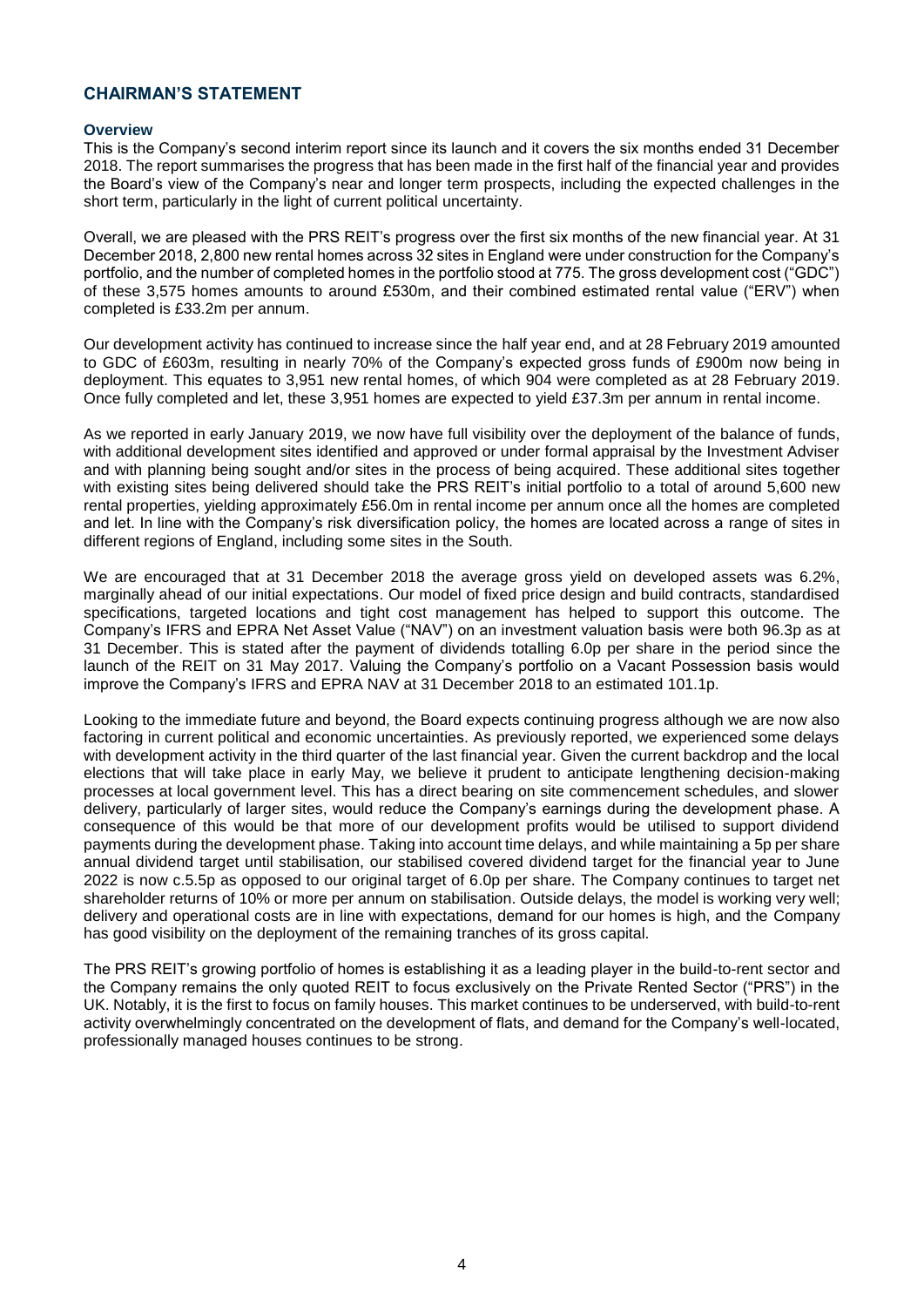# **CHAIRMAN'S STATEMENT**

### **Financial Results**

The growth in the number of completed PRS assets in the portfolio is now showing through in the Company's financial results, with revenue, all of which was derived from rental income, having increased to £2.3m in the six months ended 31 December 2018 (2017: £0.6m). The net rental income for the period was £1.9m (2017: £0.5m) after non-recoverable property costs.

Profit from operations increased to £7.3m (2017: £0.3m) after gains of £8.2m from fair value adjustments on investment property (2017: £1.6m) and total expenses of £2.8m (2017: £1.8m). Profit before tax for the period increased to £7.5m (2017: £0.5m) and basic earnings per share rose to 1.5p (2017: 0.22p).

As at 31 December 2018, the PRS REIT's net assets totalled £477.2m (2017: £245.5m), which represents a NAV per share of 96.3p, on both the International Financial Reporting Standards ("IFRS") basis as adopted by the European Union and on an EPRA (European Public Real Estate Association) basis (30 June 2018: IFRS and EPRA NAV both 96.3p, and 31 December 2017: both 98.2p per ordinary share).

In comparing the NAV position at 30 June 2018 to the NAV position at 31 December 2018, it should be noted that the 31 December NAV of 96.3p is after dividend payments in August and November, which together totalled 3.5p per share. Specifically these were dividends of 2.5p per ordinary share paid on 31 August 2018, which related to the three months to 30 June 2018, and 1.0p per ordinary share paid on 30 November, which related to the three months to 30 September 2018.

| <b>KPI</b>                 | <b>Six months</b><br>ended 31<br>December 2018<br>(unaudited) | <b>Period from</b><br>31 May to 31<br>December 2017<br>(unaudited) | <b>Period ended 30</b><br><b>June 2018</b><br>(audited) |
|----------------------------|---------------------------------------------------------------|--------------------------------------------------------------------|---------------------------------------------------------|
| <b>EPRA Cost Ratio</b>     |                                                               |                                                                    |                                                         |
| EPS (pence per share)      | 1.5                                                           | 0.22                                                               | 1.0                                                     |
| EPRA EPS (pence per share) | (0.1)                                                         | (0.4)                                                              | (0.7                                                    |

| <b>KPI</b>                 | <b>As at 31</b><br>December 2018<br>(unaudited) | <b>As at 31</b><br>December 2017<br>(unaudited) | As at<br>30 June 2018<br>(audited) |
|----------------------------|-------------------------------------------------|-------------------------------------------------|------------------------------------|
| IFRS NAV (pence per share) | 96.3                                            | 98.2                                            | 98.3                               |
| EPRA NAV (pence per share) | 96.3                                            | 98.2                                            | 98.3                               |

### **Debt Facilities**

The Company has £200m of debt facilities in place and the first £50m will be drawn this month with the balance to be drawn over the next six months or so as we commit to further developments.

In-line with our stated funding strategy, we are close to finalising credit terms for a further debt facility totalling £200m, maintaining the Company's gearing at or below the limit of 45% Loan-to-Value. This completes the planned capital structure for our initial phase of development, and the new debt facilities are being provided by our existing partners, Scottish Widows and Lloyds Banking Group.

### **Dividends**

On 31 January 2019, the Board was pleased to declare a dividend of 1.0p per ordinary share for the second quarter of the current financial year, bringing total dividends paid to date since the Company's inception to 7p per share. This latest dividend was paid on 28 February 2019 to shareholders on the register as at 8 February 2019.

As previously reported, the Company is targeting a total dividend of 5.0p per ordinary share for the current financial year ending 30 June 2019. This is now a target for each year thereafter until stabilisation, which is expected in the financial year ended 30 June 2022. The stabilised covered dividend that year is now targeted at c. 5.5p per share and the targeted net total shareholder returns post stabilisation is 10% or more per annum.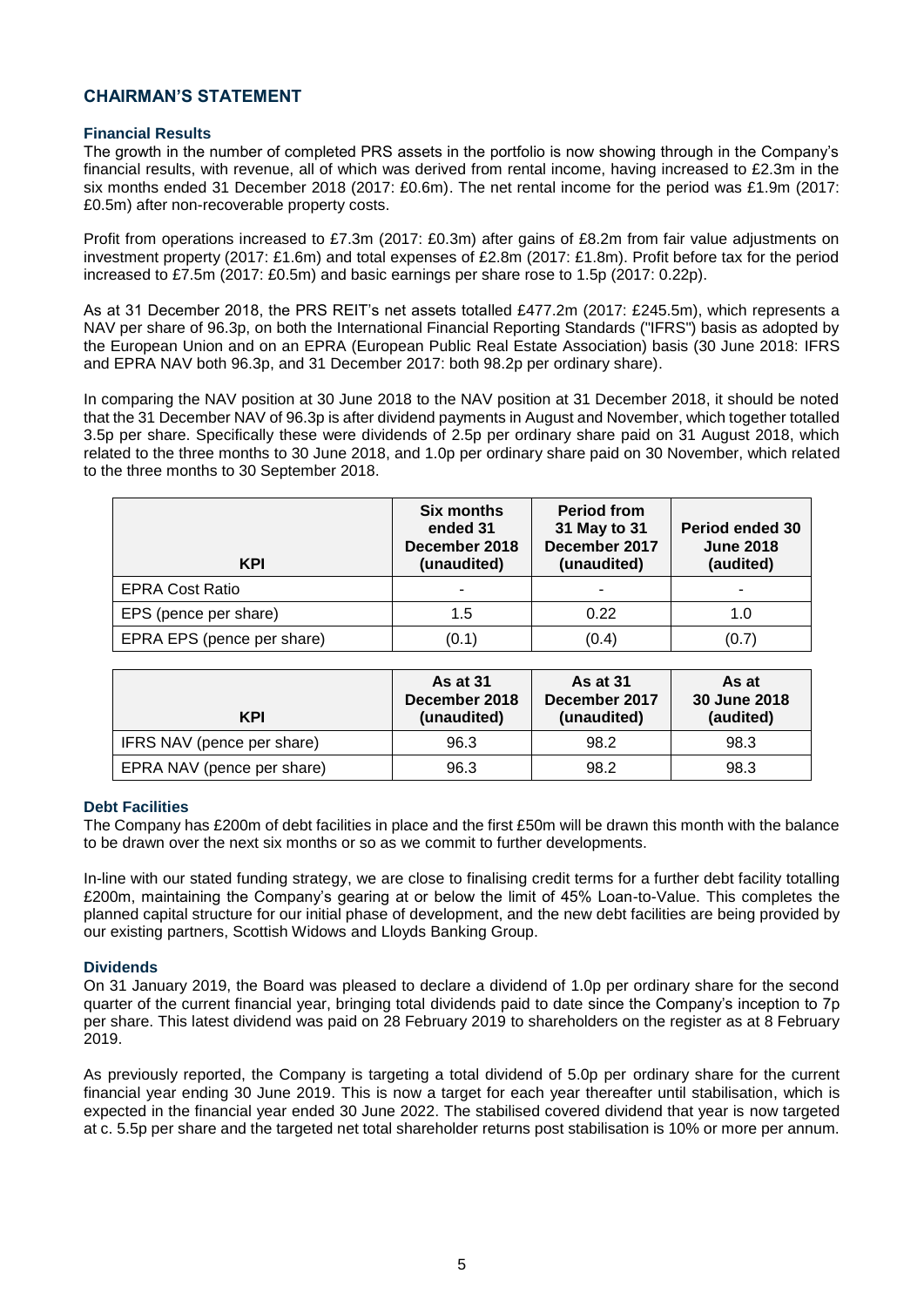# **CHAIRMAN'S STATEMENT**

### **Summary**

Our completed PRS assets are performing well and, as the Investment Adviser's report confirms, rental demand for our new homes remains high. Other key performance indicators are also encouraging and the Company's cost management, reflected in the Gross to Net yield, during the development phase is one of the industry's lowest.

While we anticipate short term headwinds that may cause some delays to construction programmes, we have committed the balance of the Company's £900m of expected gross funds, which will deliver some 5,600 new rental homes. Beyond this, we continue to see significant opportunity and there is a £1bn pipeline of new development opportunities.

Housing for the family rental market remains critically undersupplied and the Company is well-placed to continue its roll-out of new homes across the regions and to establish itself as a major provider of high quality, professionally managed houses in the UK. We therefore continue to view the Company's long term prospects very positively.

**Steve Smith Chairman**

11 March 2019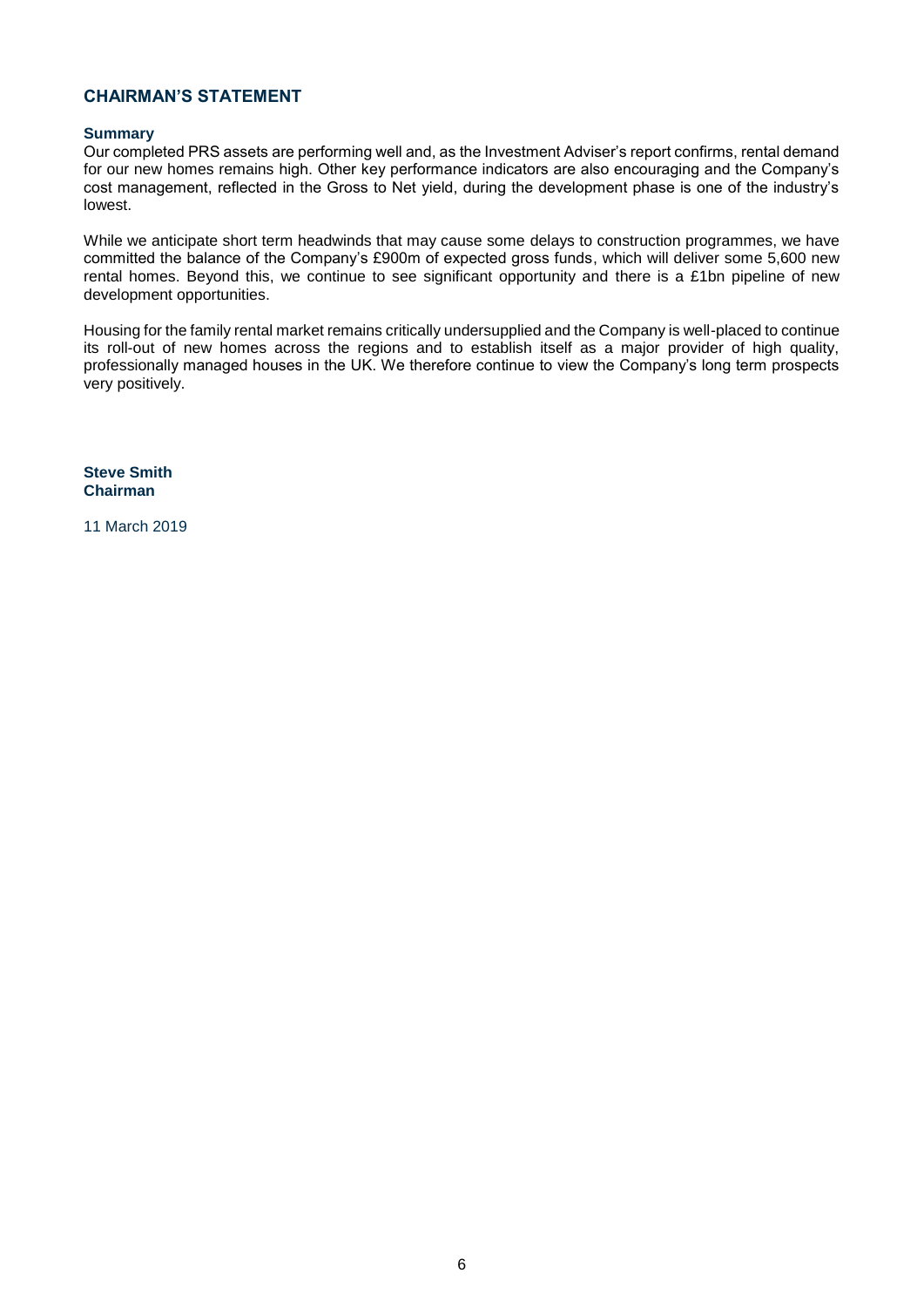<span id="page-7-0"></span>Sigma PRS Management Ltd ("Sigma PRS"), the Investment Adviser to the Company and part of Sigma Capital Group plc ("Sigma"), is pleased to report on the PRS REIT's progress in the six months to 31 December 2018.

We are very encouraged with the progress that has been made in the period. Significantly, with sufficient qualifying sites identified, we are in a position to utilise the Company's expected funding capacity of some £900m (gross). This places the PRS REIT in a strong position although the rate at which new sites start construction remains a variable. In the short term, as our comments in the Summary section of this report highlight, we view this as the Company's primary challenge.

#### **Investment Objective and Strategy**

The Company is addressing a significant opportunity to create a large portfolio of newly constructed rental stock that meets existing demand in the UK for well-located, high quality, professionally managed rental homes.

In doing so, the Company is also seeking to provide investors with an attractive level of income, together with the prospect of income and capital growth.

The PRS REIT's main focus is on establishing PRS sites composed of multiple individual family homes, with these homes let under the *'Simple Life'* brand to qualifying tenants. Its aim is to create a geographically diversified portfolio of properties that are close to large employment centres and local amenities and that have easy access to the main road and rail infrastructure. Proximity to good quality primary education is also important. The Company is focused on family houses, although it will also invest in some low rise flats in appropriate locations.

The PRS REIT is building its portfolios in two ways:

 by acquiring undeveloped sites sourced by Sigma PRS. Their subsequent development is managed by Sigma PRS (or another member of Sigma as development manager), and the completed PRS units are let under the *'Simple Life'* brand.

The PRS REIT aims to fund a minimum of two-thirds of the new properties this way. All pre-development risks are identified and underwritten by Sigma and its partners, and sites will have an appropriate certificate of title, detailed planning consent and a fixed price design and build contract with one of Sigma's housebuilding partners prior to acquisition by the Company. During the construction phase, many of the properties are pre-let and subsequently occupied as they complete.

 by acquiring completed PRS sites from Sigma (and/or one of its subsidiaries), or from third parties. A prerequisite is that these stabilised developments must accord with the PRS REIT's investment objectives and satisfy both return and occupancy hurdles. The Company can fund up to a maximum of one third of new properties in this manner. To date this route represents 20% of the Company's asset allocation.

The Investment Adviser's parent company, Sigma, has a well-established PRS delivery platform, which plays a central role in sourcing and developing investment opportunities. The PRS REIT has first right of refusal over sites within Sigma's platform assuming they meet its criteria and it has capital to fund the opportunities.

The platform comprises well-established relationships with construction partners, particularly Countryside Properties but also Keepmoat Regeneration, Engie and Galliford Try, as well as local authorities. We are engaged with a further select group of potential partners who will complement and expand the Company's geographical coverage of the UK. All these relationships enable us to identify, source and deliver land and properties on behalf of the Company in the target geographies. Homes England, an executive non-departmental public body sponsored by the Ministry of Housing, Communities & Local Government, also works closely with Sigma in the common goal of accelerating new housing delivery in England.

### **Delivery Progress**

Significant progress was made over the first half of the financial year and we have now identified the remainder of the sites required to utilise the Company's expected funding of around £900m (gross) when full gearing is included.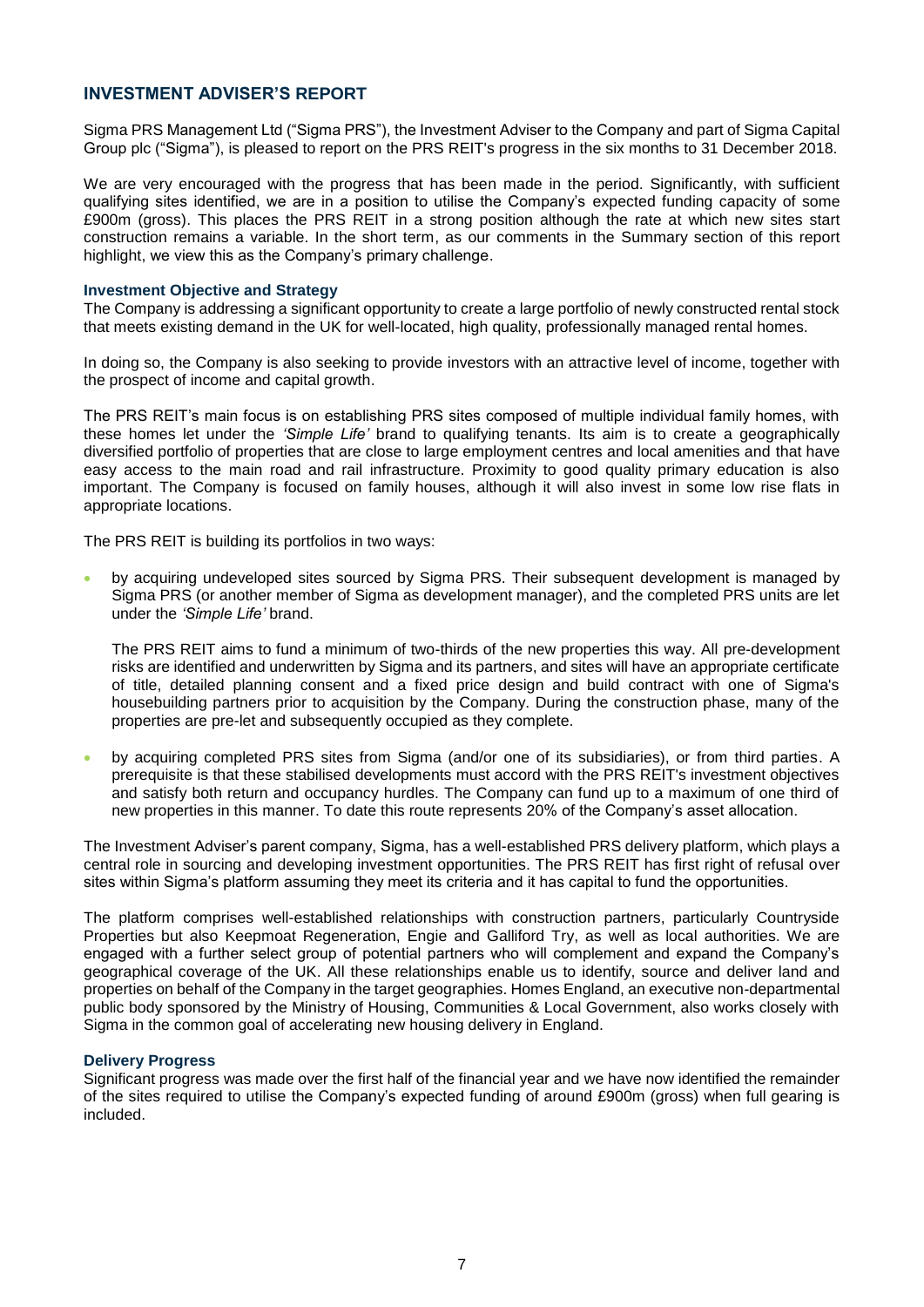The table below provides a summary of development activity, including the number of PRS units that have been completed since the launch of the Company, the gross development cost of sites and the estimated rental value of all the homes that are under construction or completed.

|                                          | <b>During H1</b> | <b>Total to</b><br>31 Dec 2018 | Post H <sub>1</sub><br>at 28<br>February 2019 |
|------------------------------------------|------------------|--------------------------------|-----------------------------------------------|
| Number of completed PRS units            | 370              | 775                            | 904                                           |
| Number of completed and contracted sites | 21               | 43                             | 49                                            |
| Number of completed and contracted units | 2,166            | 3.575                          | 3,951                                         |
| GDC of completed and contracted sites    | £328.5m          | £530.0m                        | £603.0m                                       |
| ERV of completed and contracted sites    | £20.2m           | £33.2m                         | £37.3m                                        |

By 31 December 2018, the Company's portfolio of completed homes stood at 775 and these homes are generating an annualised ERV of approximately £7.0m. When added to the number of homes that were under construction at the end of December, the total of homes that are coming through for the portfolio at that date amounted to 3,575. Since the period end, a further 376 homes, with an expected revenue of £4.2m in annualised rental income, have been contracted. This takes the ERV to £37.3 per annum once the 3,951 homes have been completed and let.

The vast majority of the Company's sites are located across the North of England and the Midlands. However, in September 2018 the PRS REIT contracted its first site in the South of England, in Essex, and has since signed contracts over three further sites in the South. These three Southern sites are expected to deliver a combined total of 248 homes and yield £4.2m in rental income per year once completed and let. While yields in the South East are typically lower than in other regions of England, the risk diversification is helpful in the context of the overall portfolio.

In total, 21 new sites were secured under contract in the first half of the financial year. Of these, 19 were development sites and two were fully completed and let sites. The 21 sites have a combined gross development cost of £328.5m and will comprise 2,166 new homes when finished, generating an expected combined rental income of over £20.2m per annum.

The 19 development sites consist of eleven sites in the North West, five sites in the Midlands, two southern sites, and one site in Yorkshire. The sites were selected as they fulfil the selection criteria of being accessible and close to centres of employment and good quality primary education.

The two completed sites, situated in Salford, Greater Manchester and Smethwick, near Birmingham, were purchased for a combined total of £22.0m and added 73 and 63 homes respectively, with the combined annualised rental income being £1.2m per annum (£0.6m per annum each). Savills provided an independent valuation on both sites before their purchase by the PRS REIT.

### **Rental Performance and Key Metrics**

The Company's completed properties continued to perform well, justifying the selection criteria. Rental income has been 2% higher than management budget and, when a vacancy arises, re-letting takes, on average, about seven days.

Control of costs also remains well within the budget of 17% of income set for the first four years (which represents the development phase) and is running at an efficient 15.6%.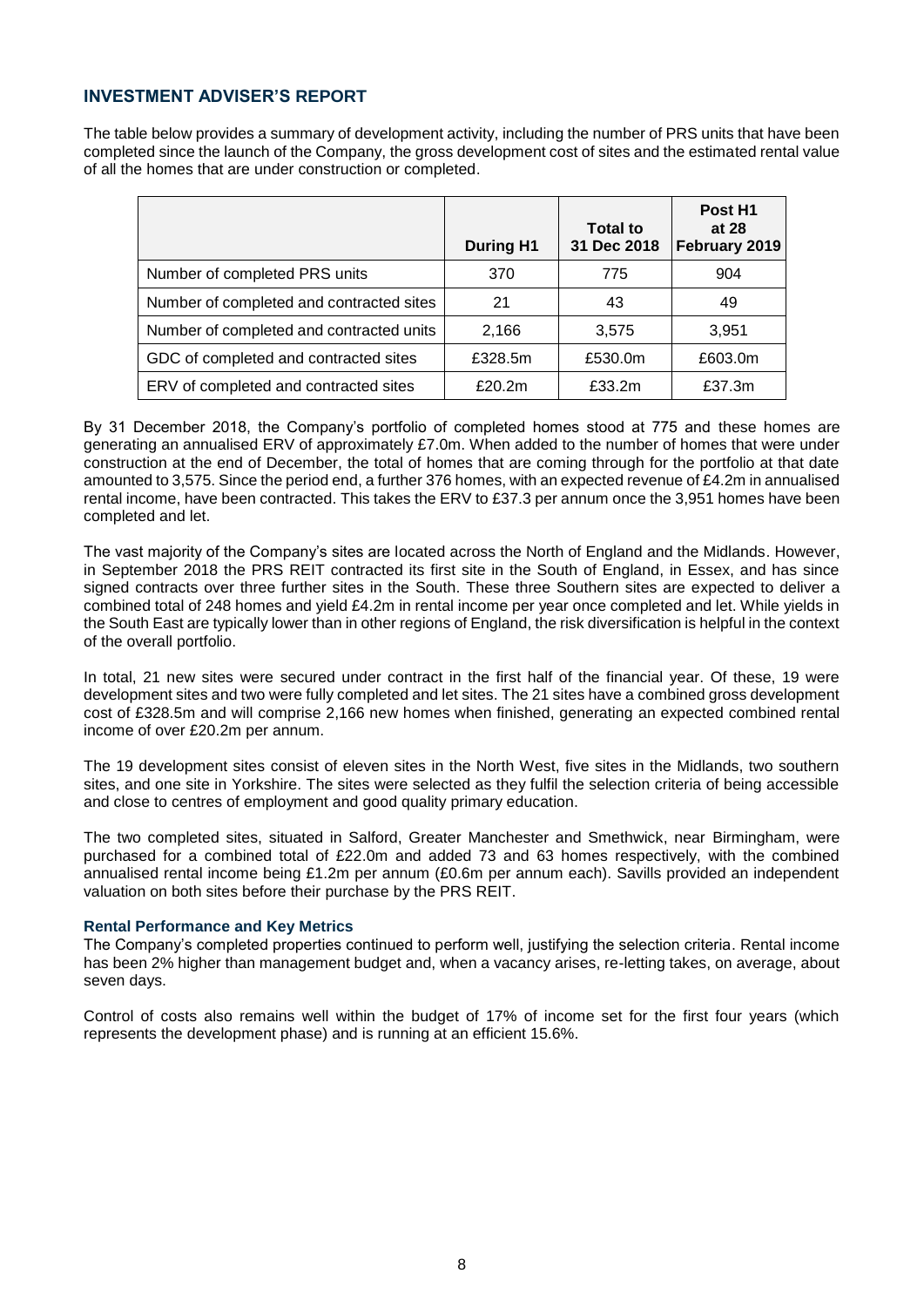The table below summarises key performance measures on completed assets, all of which are very encouraging and remain on target:

| Average gross yields on completed assets                              | 6.2%               |
|-----------------------------------------------------------------------|--------------------|
| Average capital uplift on completed assets to Investment Value        | $5.3%+$            |
| Average capital uplift on completed assets to Vacant Possession Value | $12.8%+$           |
| Cost management of Gross to Net during development phase              | 15.6%              |
| Re-letting period                                                     | 6.7 days average   |
| Rents                                                                 | 2%<br>above budget |

The Investment Valuation completed in December showed an average uplift in the value of completed assets over the costs of delivery of 5.3%, underlining the benefits of the PRS REIT's model. Benchmarked against vacant possession value, the average uplift in the value was 12.8%.

### **The Market and Our** *Simple Life* **Brand**

The residential rental housing market in the UK remains significantly undersupplied and the drivers underpinning rising demand are unchanged. In his report to Government in 2018, Sir Oliver Letwin highlighted the contribution the build-to-rent sector can make in accelerating the delivery of much needed supply.

The private rented sector as a whole now amounts to £1.5 trillion and accounts for over 20% of all UK households, having doubled in the last decade and a half. The build-to-rent sector as a subset is still remarkably small and whilst it is now distributed fairly evenly between London and the regions, it still only accounts for about 140,000 units. As a comparison, some 72,000 buy-to-let mortgages were redeemed in the last 18 months. In addition, most of this new build-to-rent supply comprises apartment blocks, which are generally not targeted towards the family market.

The PRS REIT's homes are marketed under the *'Simple Life'* brand, which was established with the aim of representing a gold standard in lettings.

According to our analysis undertaken in December 2018, the families, couples and single people who live in a *'Simple Life'* home earn an average of £39,000 per household, have an average age of 34.5 years, and half have children. Two thirds of our new customers in December travelled up to 50 miles to live in one of our homes, with 22% travelling more than 50 miles.

### **Corporate Social Responsibility and Charitable Activity**

A core tenet underpinning the *'Simple Life'* brand is 'community' and the belief that we can play an active part in fostering a sense of community among our tenants and their neighbours. We do this through the organisation of community events, which range from organised activities around festive events at Christmas and Easter to initiatives such as 'Pizza Night' and the 'Summer Ice Cream Dash'.

We also wish *'Simple Life'* to play its part in supporting the wider local community, predominantly through charitable and sponsorship activities. During 2018, for example, we supported five primary schools close to *Simple Life* developments with donations that have been used for improving library facilities, enabling school trips and providing outdoor play equipment. We have also made donations to charities, such as Park House Ponies in Liverpool, which provides inner city children with the opportunity of learning to ride. We intend to expand our community-based activities in 2019, focusing in particular on the issue of homelessness. We will continue to support the Salford-based 'Loaves and Fishes', which carries out valuable work with homeless and vulnerable people and in particular runs a drop-in centre. At the same time, we hope to launch other initiatives that help to address this problem.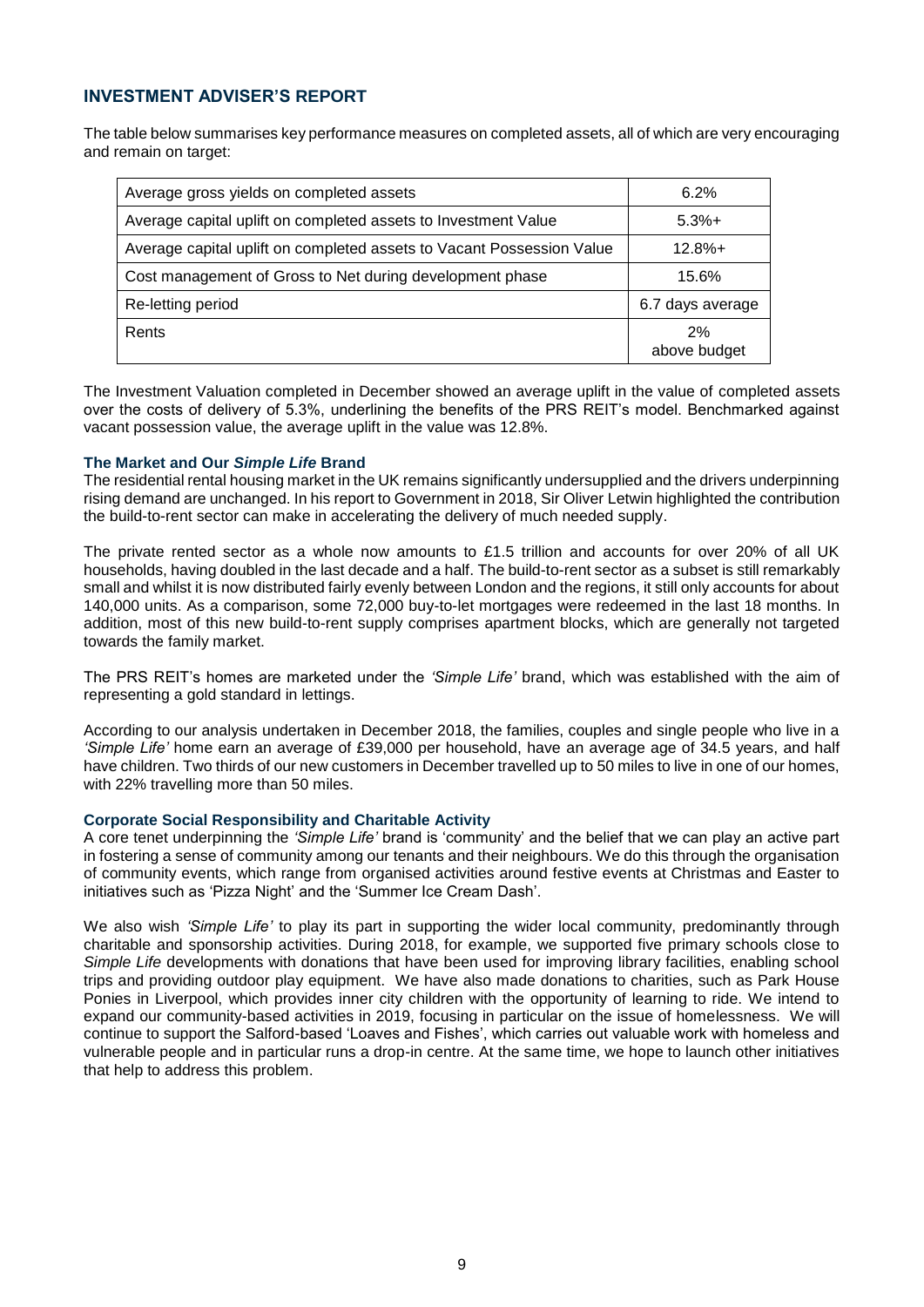### **Summary**

The PRS REIT's progress over the first half of the year has been encouraging, and the Company is wellpositioned to continue the delivery of further sites. In the current political and economic climate though, and with local elections that will be taking place in early May, we believe there may be an increased risk of delays in decision-making at local government level. If this occurs, particularly in relation to larger sites, it would affect construction schedules, and consequently earnings during the development phase. With the delays experienced in the last financial year, we therefore think it is prudent at this stage to maintain the 5p annual dividend target until stabilisation and to revise our stabilised covered dividend target for the financial year to 30 June 2022 to c. 5.5p per share from 6.0p per share.

The Company's completed assets are performing well and rental demand remains strong. We see continuing opportunities for further growth and have identified an additional £1bn pipeline of development opportunity over and above current committed activity.

**Sigma PRS Management Ltd** 11 March 2019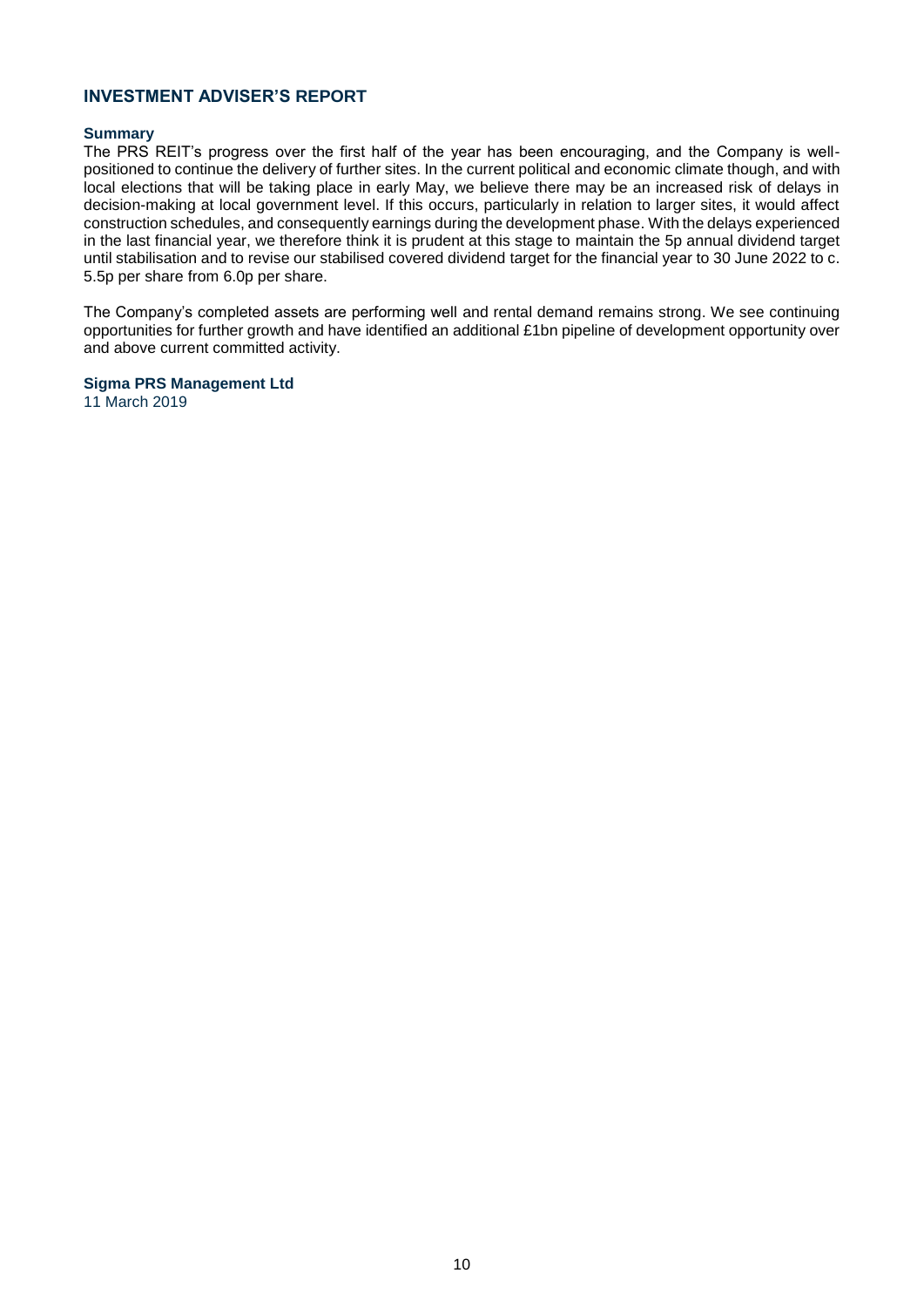# <span id="page-11-0"></span>**DEFINITIONS**

The following terms shall have the meanings specified below:

"**Committed**" means development sites that have been approved or are under formal appraisal by the Investment Adviser, and where planning consent is being sought, and/or are in the process of being acquired;

"**Contracted**" means sites under construction (under a design and build contract), which have been purchased by the PRS REIT or the PRS REIT's Investment Adviser (forward sold to the PRS REIT);

"**EPRA Cost Ratio**" means administrative and operating costs (including and excluding costs of direct vacancy) divided by gross rental income;

"**EPRA NAV**" means net asset value adjusted to include properties and other investment interests at fair value and to exclude certain items not expected to crystallise in a long terms property business model;

"**EPS**" means unadjusted earnings per share;

"**IFRS NAV**" means unadjusted net asset value;

"**Pipeline**" means sites that have been identified as being suitable for appraisal. These sites are typically sourced from Sigma's PRS Platform, and are typically under a Framework Agreement or Collaboration Agreement with a construction partner; and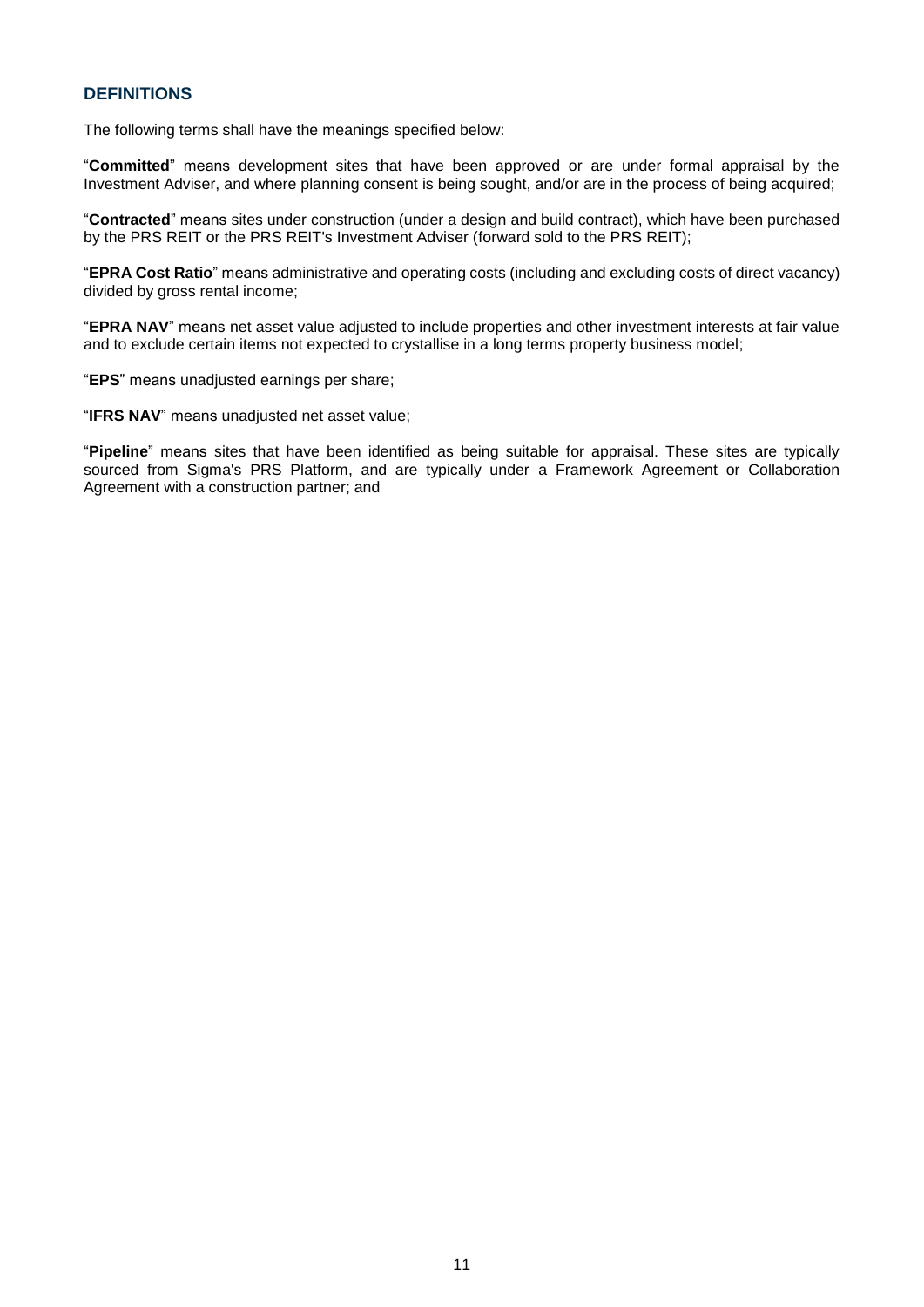# <span id="page-12-0"></span>**DIRECTORS**

### **Stephen Smith, Non-Executive Chairman (Age 65)**

Stephen Smith has over 40 years of experience in the real estate industry. Stephen is currently non-executive Chairman of Starwood European Real Estate Finance Limited, non-executive Director of Gatehouse Bank Plc and non-executive Chairman of AEW Long Lease REIT. Previously, he was the Chief Investment Officer of British Land Company PLC, the FTSE 100 real estate investment trust from January 2010 to March 2013 with responsibility for the group's property and investment strategy. Prior to joining British Land, Stephen was Global Head of Asset Management and Transactions at AXA Real Estate Investment Managers, where he was responsible for the asset management of a portfolio of more than €40 billion on behalf of life funds, listed property vehicles, unit linked and closed end funds. Before joining AXA in 1999, he was Managing Director at Sun Life Properties for five years. Steve has recently completed his time as non-executive Director of Tritax Big Box REIT plc.

### **Steffan Francis, Non-Executive Director** (Age 64)

Steffan Francis has 40 years of experience in the real estate industry. Until early 2016, Steffan was a Director at M&G Real Estate where he was responsible for the £6 billion "Long Income" business. He also was involved in creating and ensuring the long term success of a number of real estate funds, including the M&G Secured Property Income Fund, which, within 10 years of being launched, became the largest property fund on the AREF/IPD UK quarterly Property Fund Index. Currently, Steffan is a non-executive Director of M&G (Guernsey) Limited and is also an independent adviser to the British Steel Pension Trustee.

### **Roderick MacRae, Non-Executive Director** (Age 54)

Rod has over 20 years of experience in the financial services sector. He was, until recently, an Executive Director at Aberdeen Asset Management PLC as the Group Head of Risk with responsibility for UK and Global operational risk and regulatory compliance. He was also chairman of the Aberdeen group executive risk management committee, the senior risk oversight function of the group. He has extensive involvement in corporate activity including transformational acquisitions and defence strategies. Previously he was Chief Operating Officer at Edinburgh Fund Managers, which he joined in 1991 and was acquired by Aberdeen in 2003. Rod is a member of the Institute of Chartered Accountants of Scotland having qualified with Coopers & Lybrand and is the Chairman of the Audit Committee.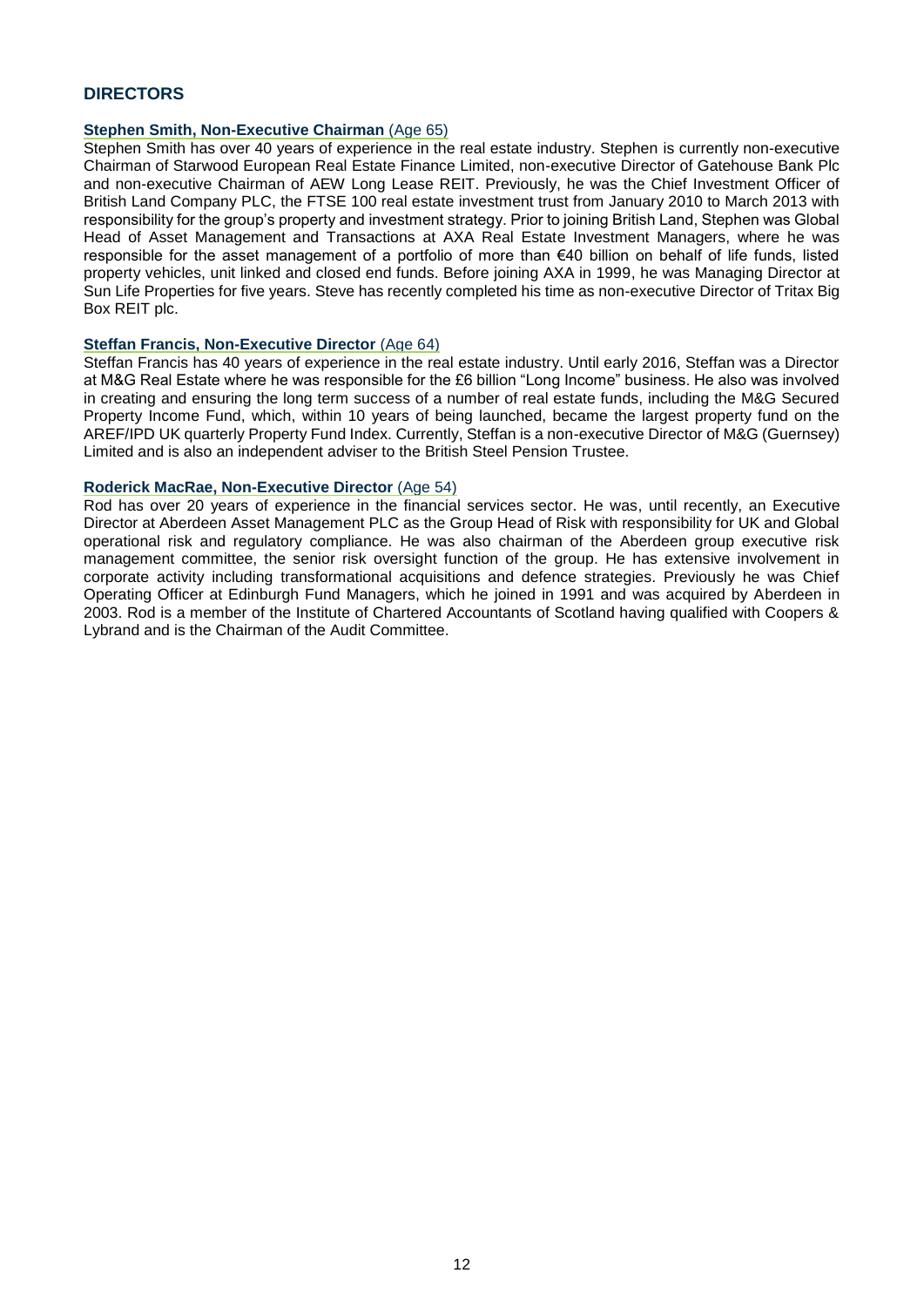# <span id="page-13-0"></span>**ADVISERS**

# **Registered Office**

Floor 3, 1 St. Ann Street **Manchester** M<sub>2</sub> 7LR

### **Auditor**

RSM UK Audit LLP 25 Farringdon Street London EC4A 4AB

### **Financial PR**

KTZ Communications No. 1 Cornhill London EC3V 3ND

### **Legal and Tax Adviser**

Dentons UKMEA LLP One Fleet Place London EC4M 7WS

# **AIFM and Manager**

G10 Capital Limited 136 Buckingham Palace Road London SW1W 9SA

### **Company Secretary**

Sigma Capital Property Ltd 18 Alva Street **Edinburgh** EH2 4QG

# **Financial Adviser and Broker**

Nplus1 Singer Advisory LLP One Bartholomew Lane London EC2N 2AX

### **Investment Adviser**

Sigma PRS Management Ltd Floor 3, 1 St. Ann Street Manchester M2 7LR

### **Depository**

Crestbridge UK Limited 8 Sackville Street London W1S 3DG

# **Valuers**

Savills (UK) Limited 33 Margaret Street London W1G 0JD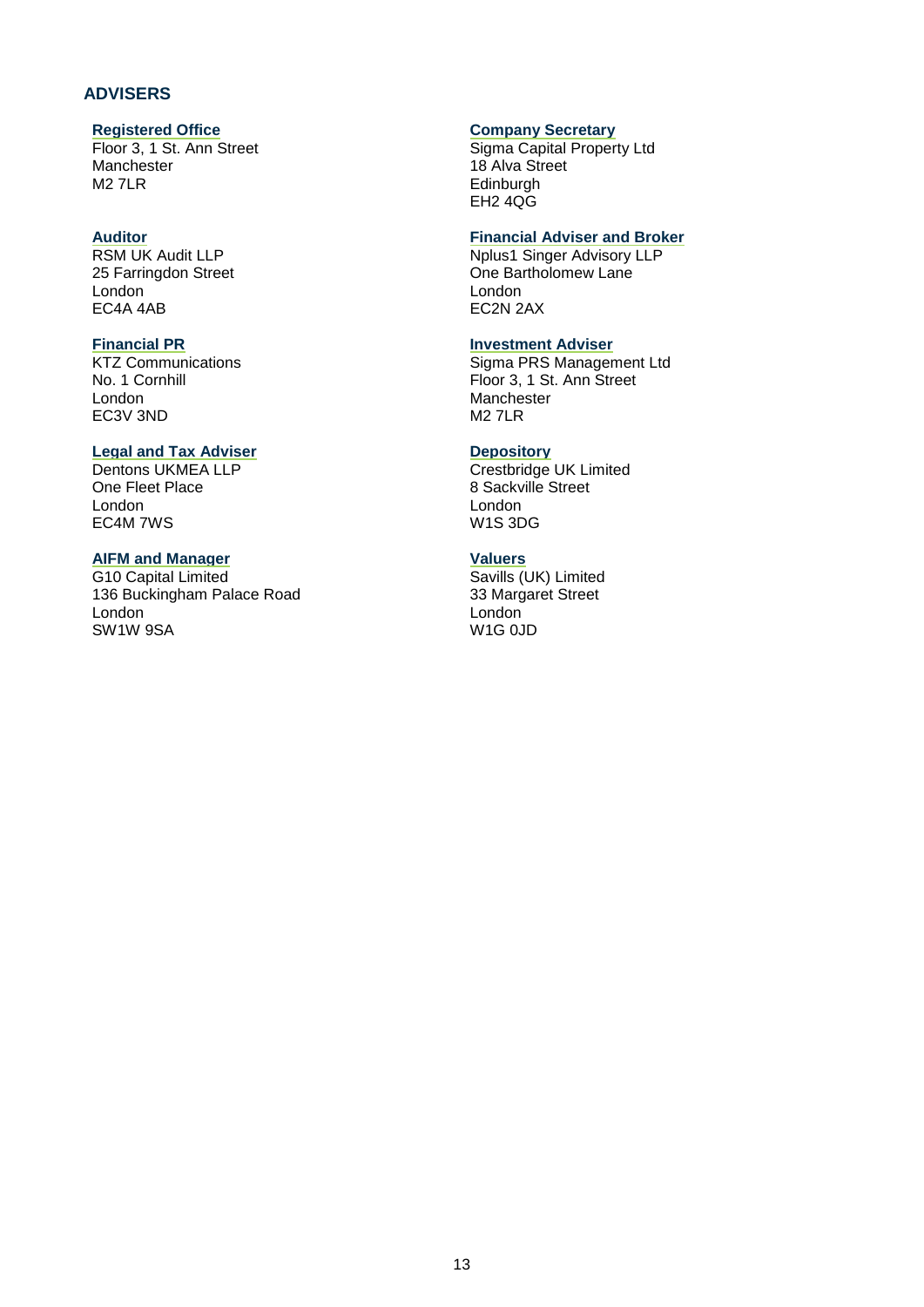### <span id="page-14-0"></span>**CONDENSED CONSOLIDATED STATEMENT OF COMPREHENSIVE INCOME**

**For the six months ended 31 December 2018**

|                                                                                                                                          | <b>Notes</b> | <b>Six months</b><br>ended<br>31 December<br>2018<br>(unaudited)<br>£'000 | <b>Period from</b><br>31 May to<br>31 December<br>2017<br>(unaudited)<br>£'000 | <b>Period ended</b><br>30 June 2018<br>(audited)<br>£'000 |
|------------------------------------------------------------------------------------------------------------------------------------------|--------------|---------------------------------------------------------------------------|--------------------------------------------------------------------------------|-----------------------------------------------------------|
| <b>Rental Income</b>                                                                                                                     | 4            | 2,320                                                                     | 583                                                                            | 1,765                                                     |
| Non-recoverable property costs<br>Net rental income                                                                                      |              | (376)<br>1,944                                                            | (99)<br>484                                                                    | (274)<br>1,491                                            |
| <b>Administrative Expenses</b><br>Directors' remuneration<br>Investment advisory fee<br>Administrative expenses<br><b>Total expenses</b> | 5<br>6       | (61)<br>(2, 195)<br>(552)<br>(2,808)                                      | (9)<br>(1, 382)<br>(364)<br>(1,755)                                            | (67)<br>(3,295)<br>(977)<br>(4, 339)                      |
| Gain from fair value adjustment on investment property                                                                                   | 11           | 8,157                                                                     | 1,618                                                                          | 5,515                                                     |
| <b>Operating profit</b>                                                                                                                  |              | 7,293                                                                     | 347                                                                            | 2,667                                                     |
| Finance income<br>Finance costs                                                                                                          | 7<br>8       | 488<br>(246)                                                              | 192                                                                            | 570                                                       |
| <b>Profit before taxation</b>                                                                                                            |              | 7,535                                                                     | 539                                                                            | 3,237                                                     |
| Taxation<br>Total comprehensive income for the period/year                                                                               | 9            |                                                                           |                                                                                |                                                           |
| attributable to the equity holders of the Company                                                                                        |              | 7,535                                                                     | 539                                                                            | 3,237                                                     |
| Earnings per share attributable to the equity<br>holders of the Company:<br>Basic IFRS earnings per share                                | 15           | 1.5p                                                                      | 0.22p                                                                          | 1.0 <sub>p</sub>                                          |

All of the Group activities are classed as continuing and there were no comprehensive gains or losses in the period other than those included in the statement of comprehensive income.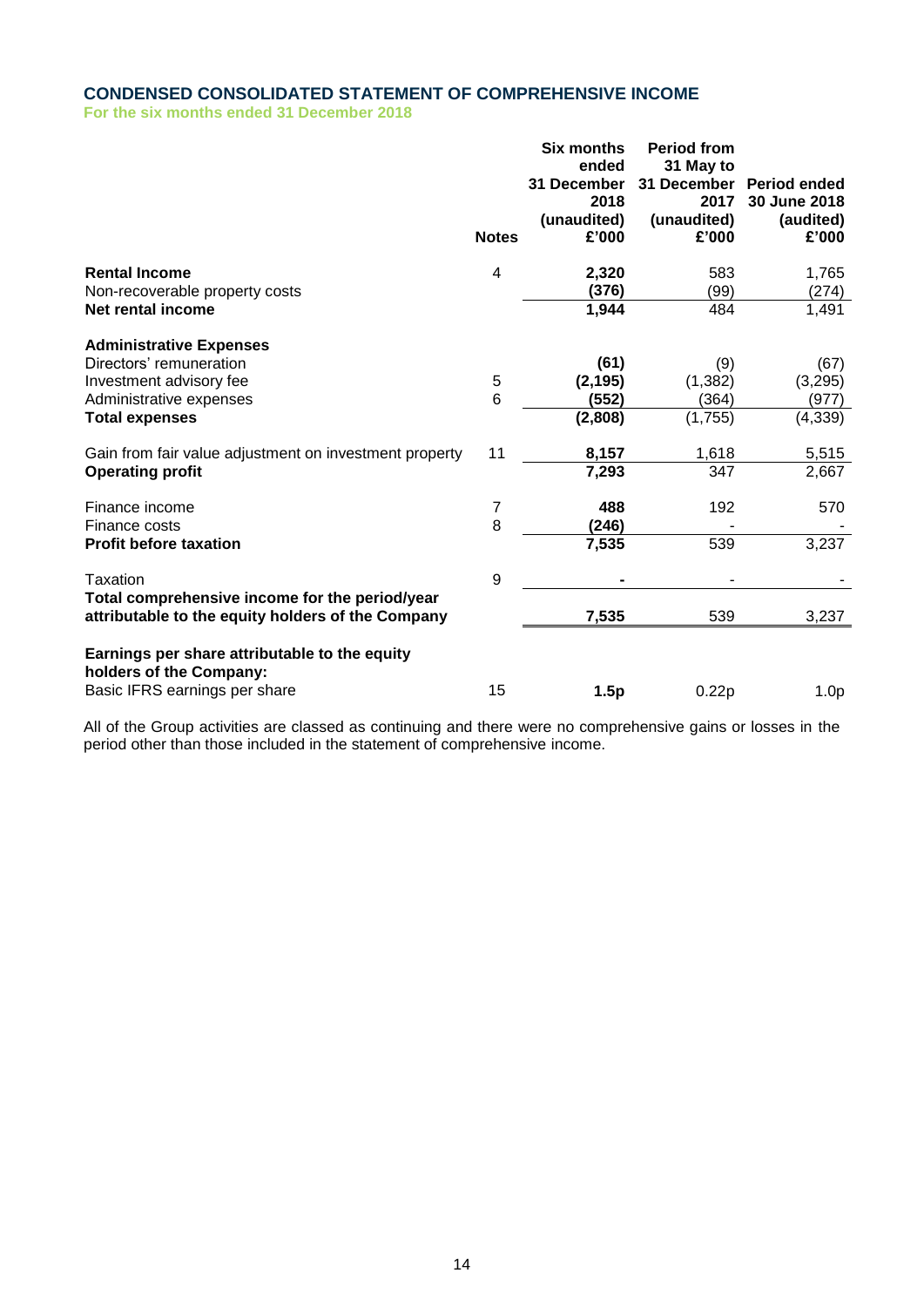### <span id="page-15-0"></span>**CONDENSED CONSOLIDATED STATEMENT OF FINANCIAL POSITION**

**As at 31 December 2018**

|                                                                   | <b>Notes</b> | As at 31<br><b>December</b><br>2018<br>(unaudited)<br>£'000 | As at<br>31 December<br>2017<br>(unaudited)<br>£'000 | As at<br>30 June 2018<br>(audited)<br>£'000 |
|-------------------------------------------------------------------|--------------|-------------------------------------------------------------|------------------------------------------------------|---------------------------------------------|
| <b>ASSETS</b>                                                     |              |                                                             |                                                      |                                             |
| <b>Non-current assets</b><br>Investment property                  | 11           | 269,232                                                     | 56,957                                               | 121,109                                     |
|                                                                   |              | 269,232                                                     | 56,957                                               | 121,109                                     |
| <b>Current assets</b>                                             |              |                                                             |                                                      |                                             |
| Trade receivables                                                 |              | 56                                                          |                                                      | 28                                          |
| Other receivables                                                 |              | 5,024                                                       | 451                                                  | 3,786                                       |
| Cash and cash equivalents                                         |              | 230,295                                                     | 194,255                                              | 374,339                                     |
|                                                                   |              | 235,375                                                     | 194,706                                              | 378,153                                     |
| <b>Total assets</b>                                               |              | 504,607                                                     | 251,663                                              | 499,262                                     |
| <b>LIABILITIES</b><br><b>Non-current liabilities</b>              |              | 2,475                                                       |                                                      | 961                                         |
| <b>Current liabilities</b><br>Trade and other payables            |              | 24,937                                                      | 6,124                                                | 12,296                                      |
| <b>Total liabilities</b>                                          |              | 27,412                                                      | 6,124                                                | 13,257                                      |
| <b>Net assets</b>                                                 |              | 477,195                                                     | 245,539                                              | 486,005                                     |
| <b>EQUITY</b>                                                     |              |                                                             |                                                      |                                             |
| Called up share capital                                           | 12           | 4,953                                                       | 2,500                                                | 4,943                                       |
| Share premium account                                             | 13           | 245,005                                                     |                                                      | 244,025                                     |
| Capital reduction reserve                                         | 14           | 216,465                                                     | 242,500                                              | 233,800                                     |
| Redeemable preference shares<br>Retained earnings                 |              | 10,772                                                      | 539                                                  | 3,237                                       |
| Total equity attributable to the equity holders<br>of the Company |              | 477,195                                                     | 245,539                                              | 486,005                                     |
| IFRS net asset value per share                                    | 16           | 96.3p                                                       | 98.2p                                                | 98.3p                                       |

As at 31 December 2018, there is no difference between IFRS NAV per share and the EPRA NAV per share.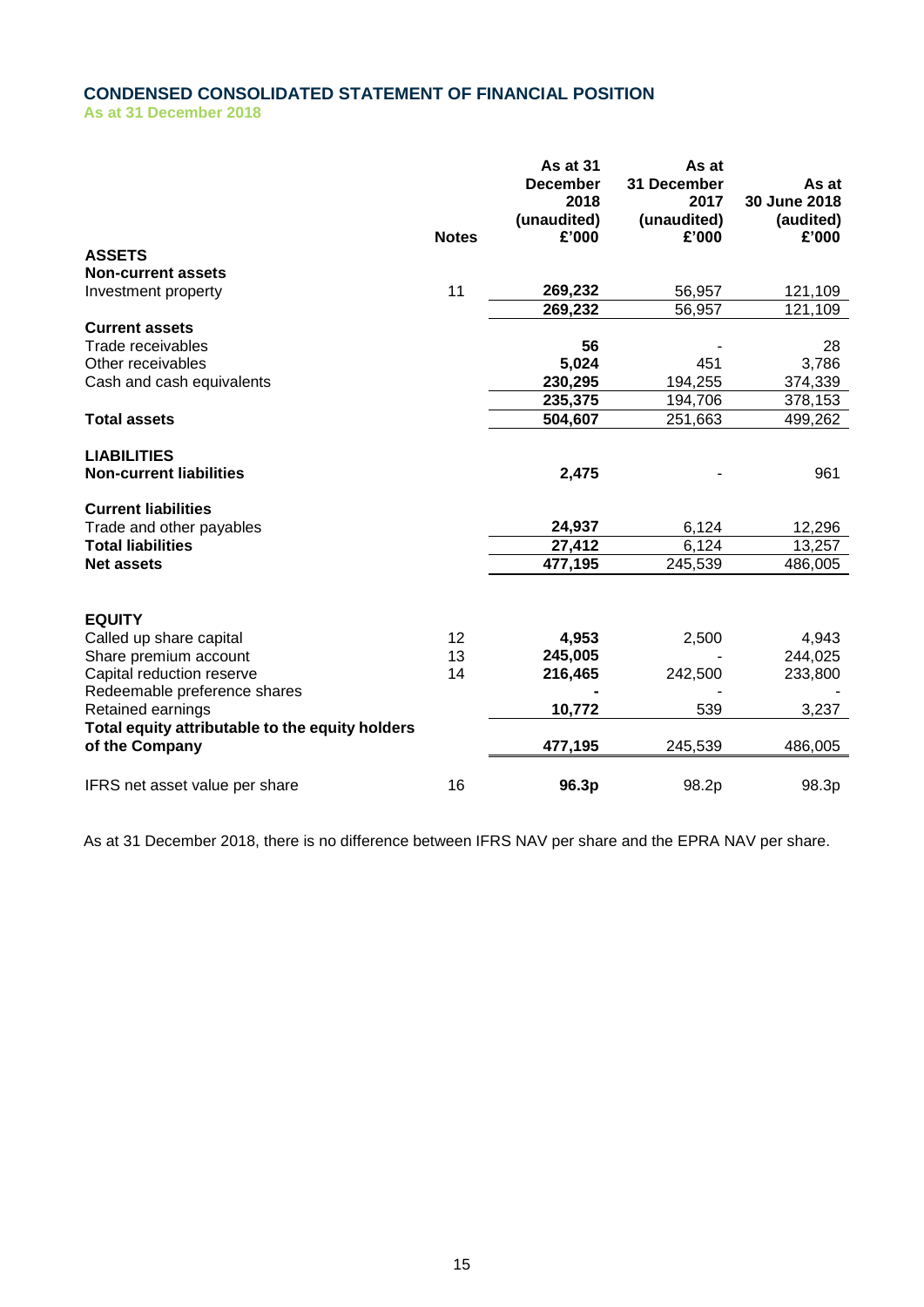# <span id="page-16-0"></span>**CONDENSED CONSOLIDATED STATEMENT OF CHANGES IN EQUITY For the six months ended 31 December 2018**

|                                      | <b>Share</b><br>capital<br>£'000 | <b>Share</b><br>premium<br>account<br>£'000 | <b>Capital</b><br><b>Reduction</b><br><b>Reserve</b><br>£'000 | Redeemable<br><b>Preference</b><br><b>Shares</b><br>£'000 | <b>Retained</b><br>earnings<br>£'000 | Total<br>equity<br>£'000 |
|--------------------------------------|----------------------------------|---------------------------------------------|---------------------------------------------------------------|-----------------------------------------------------------|--------------------------------------|--------------------------|
| At 31 May 2017                       |                                  |                                             |                                                               |                                                           |                                      |                          |
| Share capital issued in the period   | 2,500                            | 247,500                                     |                                                               | 50                                                        |                                      | 250,050                  |
| Share capital issue costs paid       |                                  | (5,000)                                     |                                                               |                                                           |                                      | (5,000)                  |
| Cancellation of share premium        |                                  | (242, 500)                                  | 242,500                                                       |                                                           |                                      |                          |
| Share capital redeemed in the period |                                  |                                             |                                                               | (50)                                                      |                                      | (50)                     |
| Profit for the period                |                                  |                                             |                                                               |                                                           | 539                                  | 539                      |
| At 31 December 2017                  | 2,500                            |                                             | 242,500                                                       |                                                           | 539                                  | 245,539                  |
|                                      |                                  |                                             |                                                               |                                                           |                                      |                          |
| Share capital issued in the period   | 2,443                            | 248,024                                     |                                                               |                                                           |                                      | 250,467                  |
| Share capital issue costs paid       |                                  | (3,999)                                     |                                                               |                                                           |                                      | (3,999)                  |
| Cancellation of share premium        |                                  |                                             |                                                               |                                                           |                                      |                          |
| Share capital redeemed in the period |                                  |                                             |                                                               |                                                           |                                      |                          |
| Dividend paid                        |                                  |                                             | (8,700)                                                       |                                                           |                                      | (8,700)                  |
| Profit for the period                |                                  |                                             |                                                               |                                                           | 2,698                                | 2,698                    |
| At 30 June 2018                      | 4,943                            | 244,025                                     | 233,800                                                       |                                                           | 3,237                                | 486,005                  |
| Share capital issued in the period   | 9                                | 962                                         |                                                               |                                                           |                                      | 971                      |
| Share capital issue costs not paid   |                                  | 19                                          |                                                               |                                                           |                                      | 19                       |
| Dividend paid                        |                                  |                                             | (17, 335)                                                     |                                                           |                                      | (17, 335)                |
| Profit for the period                |                                  |                                             |                                                               |                                                           | 7,535                                | 7,535                    |
| At 31 December 2018                  | 4,953                            | 245,005                                     | 216,465                                                       | -                                                         | 10,772                               | 477,195                  |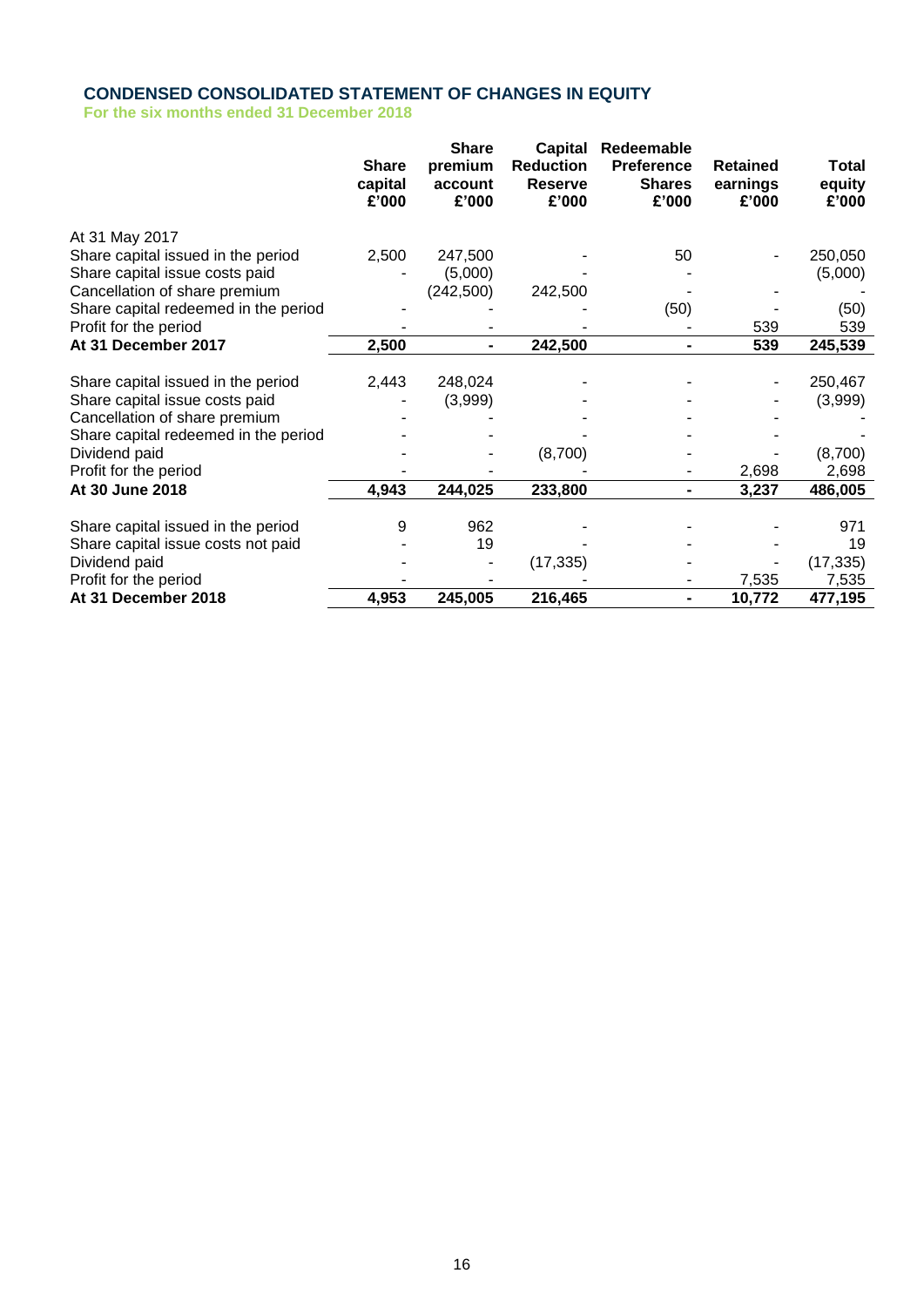# <span id="page-17-0"></span>**CONDENSED CONSOLIDATED STATEMENT OF CASH FLOWS**

**For the six months ended 31 December 2018**

|                                                                                                                                                 | <b>Notes</b> | <b>Six months</b><br>ended<br>31 December<br>2018<br>(unaudited)<br>£'000 | <b>Period from</b><br>31 May to<br>31 December<br>2017<br>(unaudited)<br>£'000 | <b>Period ended</b><br>30 June 2018<br>(audited)<br>£'000 |
|-------------------------------------------------------------------------------------------------------------------------------------------------|--------------|---------------------------------------------------------------------------|--------------------------------------------------------------------------------|-----------------------------------------------------------|
| Cash flows from operating activities<br>Profits before tax                                                                                      |              | 7,535                                                                     | 539                                                                            | 3,237                                                     |
| Adjustments for:<br>less finance income net of finance costs<br>less fair value adjustment on investment property<br>add interest received      |              | (242)<br>(8, 157)                                                         | (192)<br>(1,618)<br>54                                                         | (570)<br>(5, 515)                                         |
| Cash used in operations                                                                                                                         |              | (864)                                                                     | (1, 217)                                                                       | (2,848)                                                   |
| Increase in trade and other receivables<br>Increase in trade and other payables                                                                 |              | (1, 367)<br>1,218                                                         | (313)<br>390                                                                   | (3,748)<br>1,708                                          |
| Net cash used in operating activities                                                                                                           |              | (1, 013)                                                                  | (1, 140)                                                                       | (4,888)                                                   |
| Cash flows from investing activities<br>Acquisition of subsidiaries<br>Purchase of investment property at fair value<br>through profit and loss |              | (21, 980)<br>(103, 173)                                                   | (34, 754)<br>(14, 851)                                                         | (40, 770)<br>(63, 451)                                    |
| Finance income net of finance costs<br>Net cash used in investing activities                                                                    |              | (1, 357)<br>(126, 510)                                                    | (49, 605)                                                                      | 504<br>(103, 717)                                         |
| <b>Cash flows from financing activities</b>                                                                                                     |              |                                                                           |                                                                                |                                                           |
| Issue of shares<br>Cost of share issue<br>Redeemable preference share                                                                           |              | 971<br>(157)                                                              | 250,000<br>(5,000)                                                             | 500,467<br>(8,823)                                        |
| Dividends paid                                                                                                                                  |              | (17, 335)                                                                 |                                                                                | (8,700)                                                   |
| Net cash (used in)/generated from financing<br>activities                                                                                       |              | (16, 521)                                                                 | 245,000                                                                        | 482,944                                                   |
| Net (decrease)/increase in cash and cash<br>equivalents<br>Cash and cash equivalents at beginning of period                                     |              | (144, 044)<br>374,339                                                     | 194,255                                                                        | 374,339                                                   |
| Cash and cash equivalents at end of period                                                                                                      |              | 230,295                                                                   | 194,255                                                                        | 374,339                                                   |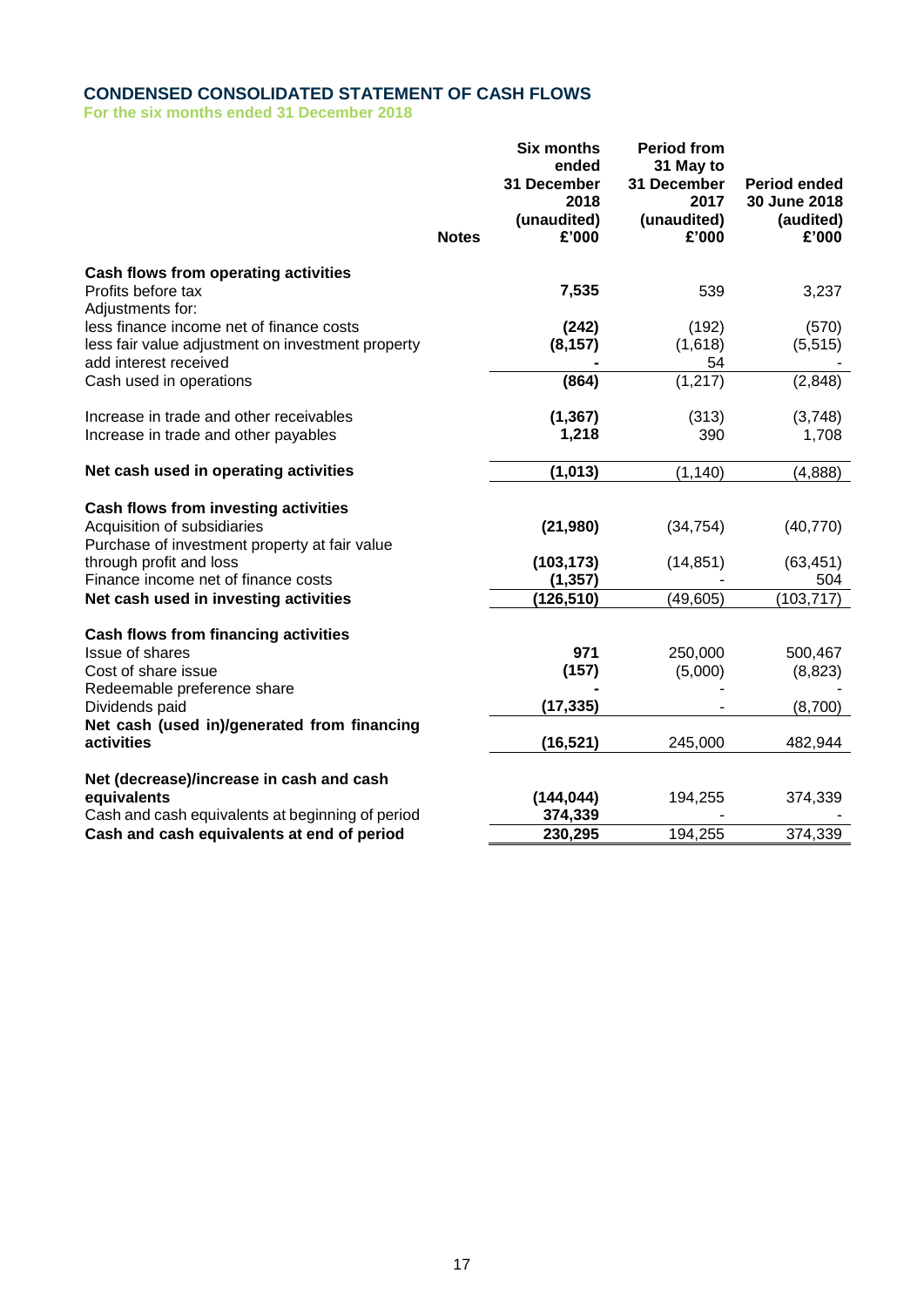### <span id="page-18-0"></span>1. **General Information**

The PRS REIT plc (the "Company") is a public limited company incorporated on 24 February 2017 in England and having its registered office at Floor 3, 1 St. Ann Street, Manchester, M2 7LR with company number 10638461.

The Company is quoted on the Specialist Fund Segment of the Main Market of the London Stock Exchange.

This condensed consolidated interim financial information was approved and authorised for issue by a duly appointed and authorised committee of the Board of Directors on 11 March 2019.

This condensed consolidated interim financial information has not been audited or reviewed by the Company's auditor.

#### 2. **Financial Risk Management**

The Group is exposed to market risk, interest rate risk, credit risk and liquidity risk in the current and future periods. The Board of Directors oversees the management of these risks. The Board of Directors reviews and agrees policies for managing each of these risks that are summarised below.

#### **Market Risk**

#### *Risk relating to Investment Property*

Investment in property is subject to varying degrees of risk. Some factors that affect the value of the investment in property include:

- changes in the general economic climate;
- competition from available properties; and
- government regulations, including planning, environmental and tax laws.

#### *Interest Rate Risk*

The Group has limited interest rate risk. Its risk is on income and cash flows from changes in market interest rates. From time to time, certain of the Group's cash resources are placed on short term fixed deposits to take advantage of preferential rates otherwise cash resources are held in current, floating rate accounts.

### **Credit Risk**

Credit risk is that a counterparty will not meet its obligations under a financial instrument or customer contract leading to a financial loss. The Group is exposed to credit risk both from its property activities and financing activities.

#### *Credit risk relating to property activities*

The Group receives property rental income from its investments in PRS assets. Risk is mitigated as PRS assets consist of residential family housing with multiple tenants in multiple locations. Rental income is paid monthly in advance. Rental income outstanding and due to the Company as at 31 December 2018 amounted to £56,000

#### *Credit risk arising related to financial instruments including cash deposits*

Risk arises as a result of the cash deposits with banks and financial institutions. The Board of Directors believe the credit risk on short term deposits and current account balances are limited as they are held with banks with high credit ratings. As at 31 December 2018, short term deposits and current account balances were held with the following banks:

Royal Bank of Scotland plc Investec Bank plc Barclays Bank plc Lloyds Banking Group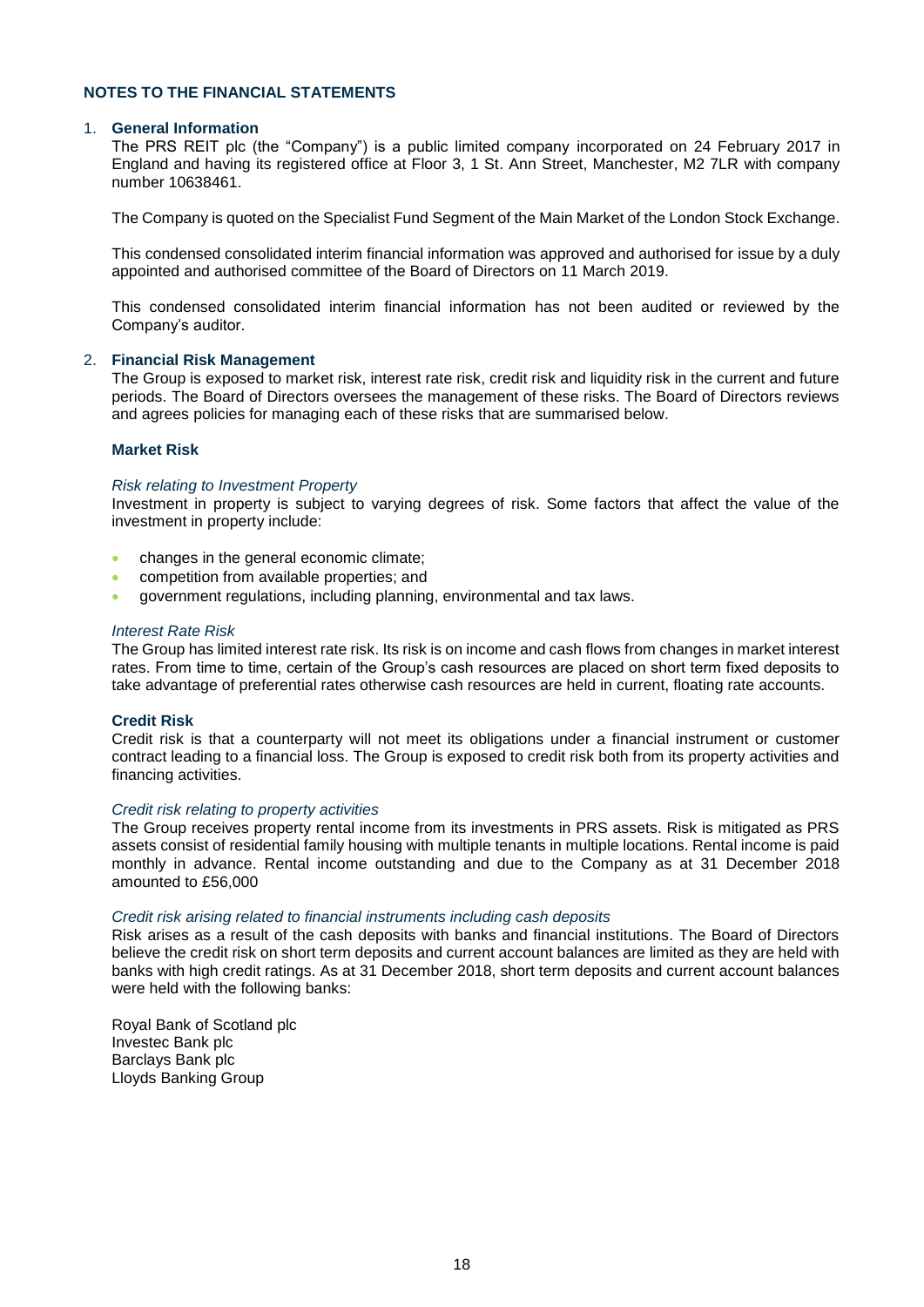### **Liquidity Risk**

The Group seeks to manage liquidity risk to ensure sufficient liquidity is available to meet the requirements of the business and to invest cash assets safely and profitably. The Board reviews regularly available cash to ensure that there are sufficient resources for capital expenditure and working capital requirements. As at 31 December 2018, the Group's amount of current financial assets was in excess of its financial liabilities by £365,000,000. The table below summarises the maturities of the Group's non-derivative financial liabilities as at 31 December 2018:

|                          | Less than one |                   |
|--------------------------|---------------|-------------------|
|                          | vear £'000    | 1 - 3 years £'000 |
| Trade and other payables | 24.937        | 2,475             |

### 3. **Accounting Policies**

The principal accounting policies applied in the preparation of the condensed consolidated interim financial statements are summarised below and in the annual audited financial statements for the period ended 30 June 2018 as described in the Group's Annual Report for that period and as available on the website [\(www.theprsreit.com\)](http://www.theprsreit.com/).

### **Basis of Accounting**

This condensed consolidated interim financial information has been prepared on a going concern basis. The Group's cash balances at 31 December 2018 were £230.3m of which £129.7m was readily available. Capital investment outstanding for contracts entered into as at 31 December 2018 were £177m. As at 31 December 2018, the Group has no debt borrowing but has £200m of debt facilities in place. As a consequence, the Directors believe the Group is well placed to manage its business risks successfully. After making enquiries, the Directors have a reasonable expectation that the Group have adequate resources to continue in operational assistance for the foreseeable future and for a period of at least 12 months from the date of the Group's condensed consolidated interim financial statements. The Board is therefore of the opinion that the going concern basis adopted in the preparation of the condensed consolidated interim financial statements is appropriate.

This condensed consolidated interim financial information has been prepared in accordance with International Accounting Standard 34 "Interim Financial Reporting" as adopted by the EU. The condensed consolidated interim financial information should be read in conjunction with the Group's audited financial statements for the year ended 30 June 2018, which have been prepared in accordance with International Financial Reporting Standards ("IFRS") as adopted by the EU.

This condensed consolidated interim financial information does not constitute statutory accounts within the meaning of s434 of the Companies Act 2006 and are unaudited. The group's financial statements for the year ended 30 June 2018 have been reported on by its auditors and delivered to the Registrar of Companies. The report of the auditors on those financial statements was unqualified and did not draw attention to any matters by way of emphasis. It also did not contain a statement under section 498 of the Companies Act 2006

The financial statements have been prepared on the historical cost basis, except where IFRS requires an alternative treatment. The principal variations from historical cost relate to financial instruments (IAS 39).

### *Adoption of new and revised standards*

The following are new standards, interpretations and amendments, which are not effective and have not been early adopted in these condensed consolidated interim financial statements that may have an effect on the Company's future financial statements.

### *IFRS 16 – Leases*

The standard is effective for accounting periods commencing on or after 1 January 2019.

Under IFRS 16, most leased assets are capitalised by recognising the net present value of the lease payments as an asset and a financial liability representing the obligation to make future lease payments. The Directors are assessing the impact of this standard on the financial statements but anticipate that there will be no impact on the Group's financial statements as it does not hold any operating leases as lessee.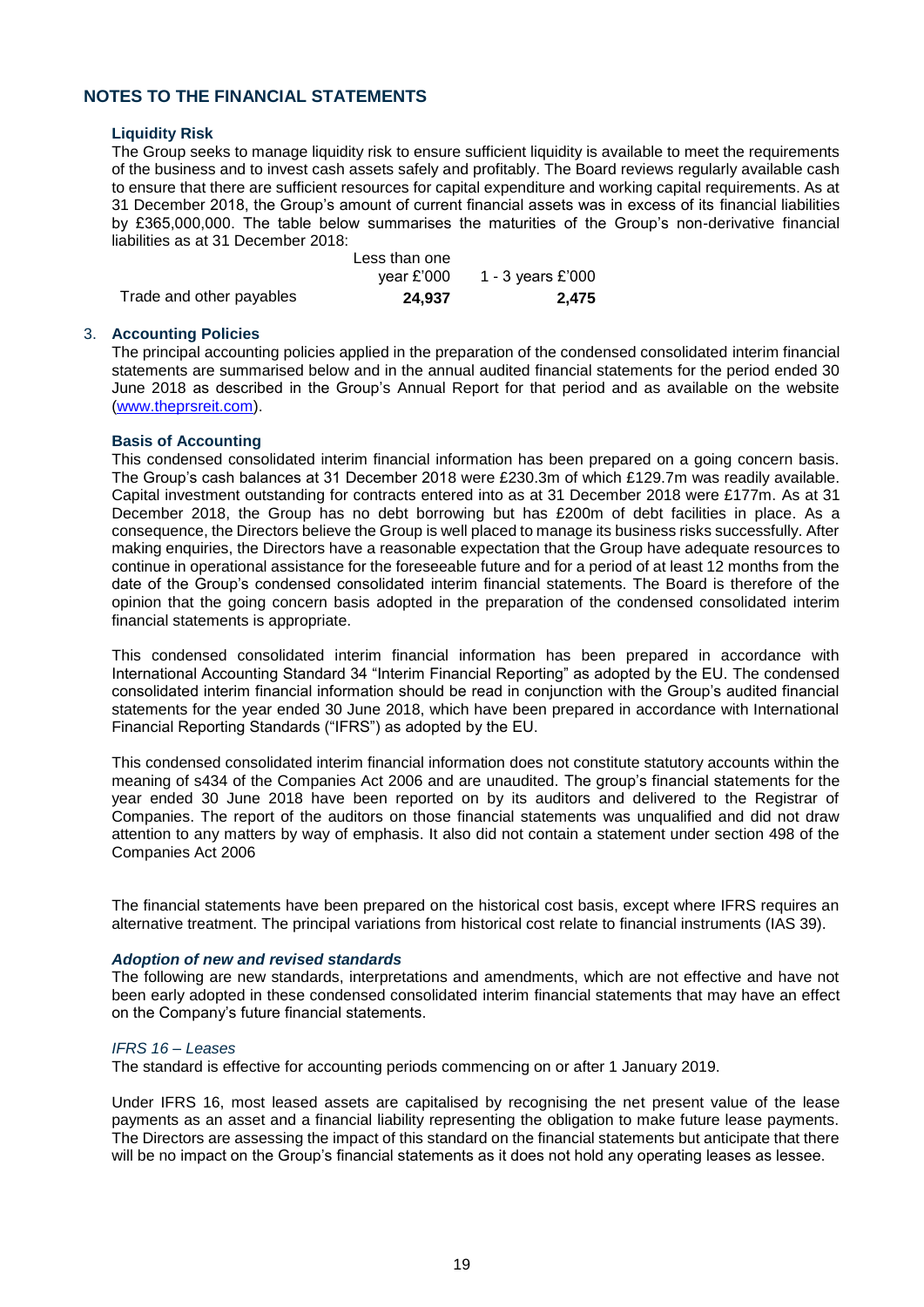### **Basis of Consolidation**

The condensed consolidated financial statements comprise of the financial information of The PRS REIT plc and its subsidiary undertakings. Subsidiaries are all entities over which the Group has control. The financial information of the subsidiaries are included in the consolidated financial statements from the date that control commences. All intra group transactions are eliminated on consolidation.

#### **Segmental Reporting**

For the period from 31 May 2017 to 31 December 2018, the Directors regard the Group as having just one reportable segment, Property, and the business only operates in the United Kingdom.

#### *Investment Property*

Property that is held for long-term rental yields or for capital appreciation or both is classified as investment property under IAS 40. Investment property, is measured initially at its cost including related transactions costs. After initial recognition, investment property is carried at fair value. Investment properties under construction are initially recognised at cost including related transaction costs. Subsequently, the assets are re-measured at fair value at each reporting date by where:

- Fair value (at the date of valuation) = development spend to date plus expected final uplift in valuation multiplied by % of site development completed; where
- Expected final uplift = Expected Investment value on completion less gross development cost

This method of valuation is different to that as reported at 30 June 2018 but the Board believes is a much simpler and transparent method of valuation than the residual approach previously adopted and importantly provides a true worth and fair value of the assets during the construction phase. The investment properties are externally valued by Savills. Savills are qualified external valuers who hold a recognised and relevant professional qualification. Gains or losses arising from changes in the fair value of the Group's investment properties are included in profit from operations in the income statement of the period in which they arise. Investment property falls within level 3 of the fair value hierarchy as defined by IFRS 13. Further details are provided in note [11.](#page-25-0)

#### *Trade and other receivables*

Trade receivables are recognised initially at fair value and subsequently measured at amortised cost using the effective interest method, less provision for impairment. A provision for impairment is established when there is objective evidence that the Group will not be able to collect all amounts due. The amount of the provision is the difference between the asset's carrying amount and the present value of estimated future cash flows, discounted at the effective interest rate. The movement in the provision is recognised in the statement of comprehensive income.

#### *Operating leases*

Rental income charge to tenants from operating leases is recognised on a straight line basis over the term of the relevant lease. Tenant lease incentives are recognised as a reduction of rental income when they arise. Amounts received from tenants to terminate leases or to compensate for dilapidations are recognised in the profit and loss account when the right to receive them arises.

#### *Cash*

Cash and cash equivalents comprise cash in hand, cash at bank, cash held in treasury deposits and cash held by solicitors.

### *Trade Payables*

Trade payables are not interest bearing and are stated at their amortised cost.

### **Taxation**

Taxation on the profit or loss for the period not exempt under UK REIT regulations is comprised of current and deferred tax. Tax is registered in the Condensed Consolidated Statement of Comprehensive Income except to the extent that it relates to items recognised as a direct movement in equity, in which case it is recognised as a direct movement in equity. Current tax is expected tax payable on any non REIT taxable income for the period, using tax rates enacted or substantively enacted at the balance sheet date.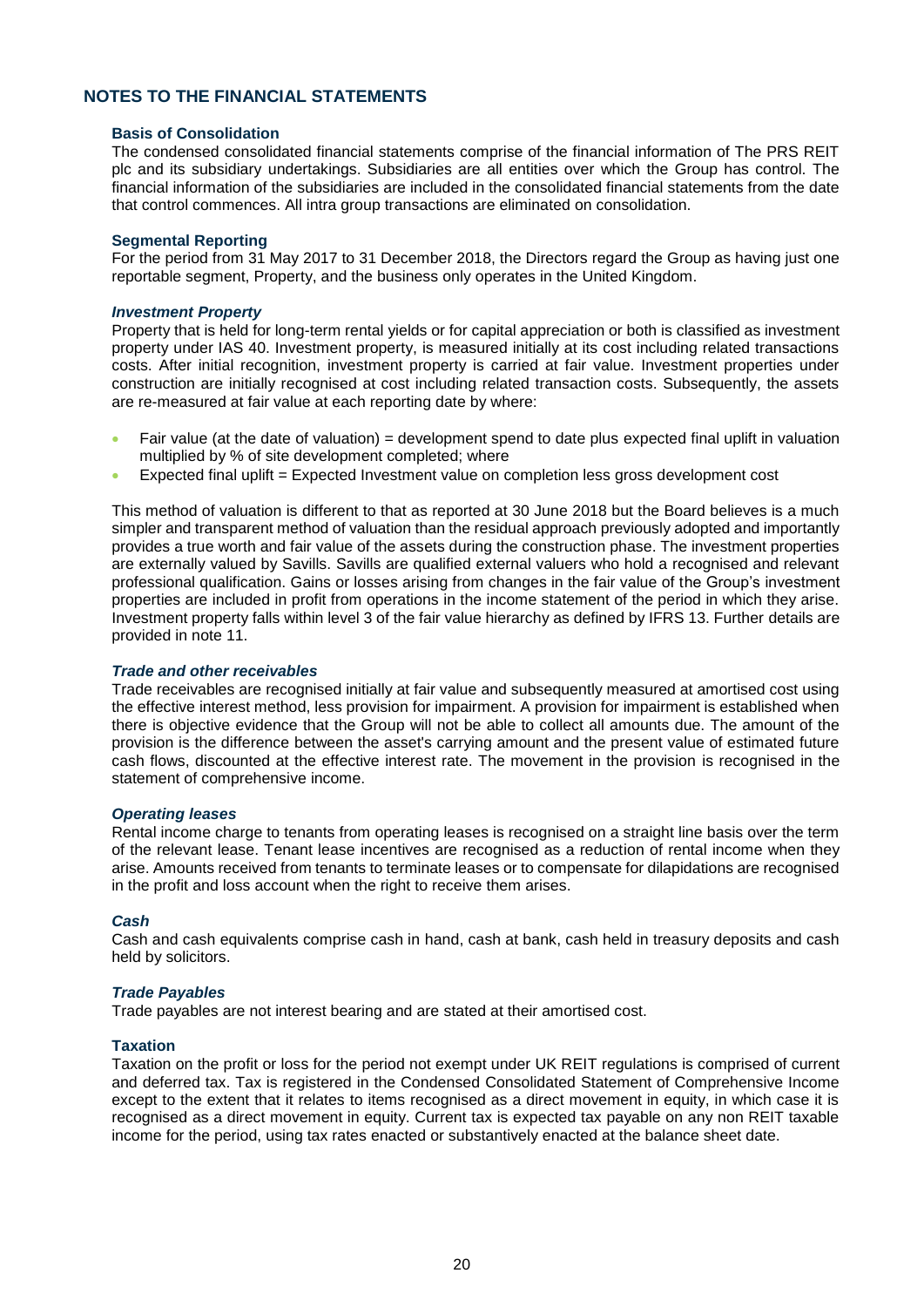Deferred tax is accounted for using the balance sheet liability method in respect of temporary differences arising from differences between the carrying amount of assets and liabilities in the financial statements and the corresponding tax basis used in the computation of taxable profit. In principle, deferred tax liabilities are recognised for all taxable temporary differences and deferred tax assets are recognised to the extent that it is probable that taxable profits will be available against which deductible temporary differences can be recognised.

Deferred tax is calculated at the rates that are expected to apply when the asset or liability is settled. Deferred tax is charged or credited in the income statement, except when it relates to items credited or charged directly to equity, in which case the deferred tax is also dealt with in equity.

Deferred tax assets and liabilities are offset when they relate to income taxes levied by the same taxation authority and the Group intends to settle its current tax assets and liabilities on a net basis.

#### **Revenue Recognition**

Rental income arises from assured shorthold tenancies on investment properties with a period no longer than 12 months and is accounted for on an accruals basis.

#### **Expenses**

All expenses are recognised in the Condensed Consolidated Statement of Comprehensive Income on an accruals basis.

#### **Finance Income**

Finance income is recognised as it accrues on cash balances and treasury deposits held by the Group.

### **Costs of Borrowing**

Borrowing costs are capitalised and are amortised over the debt term.

#### **Share Issue Costs**

The costs of issuing equity instruments are accounted for as a deduction from equity.

### **Critical judgements in applying the Group's accounting policies**

In the process of applying the Group's accounting policies, the Directors have made the following judgements which have the most significant effect on the amounts recognised in the consolidated financial statements.

#### *Acquisition of subsidiaries*

During the period, the Group acquired two property owning special purpose vehicles that were included in the IPO prospectus. As set out in the group's annual financial statements for the period to 30 June 2018, these acquisitions were dependent on the IPO and have therefore been treated as business combinations in line with the requirement of IFRS 3. All assets acquired and liabilities assumed in a business combination are measured at acquisition date fair value. The fair value of the assets and liabilities as at the date of the acquisitions were as follows:

|                                | <b>Sigma PRS</b><br><b>Investments</b><br>IV & V<br>Limited<br>£'000 | <b>Sigma PRS</b><br><b>Investments</b><br>(Our Lady's)<br>Limited<br>£'000 |
|--------------------------------|----------------------------------------------------------------------|----------------------------------------------------------------------------|
| Investment properties acquired | 10,320                                                               | 11,660                                                                     |
| Other receivables              | 13                                                                   | 13                                                                         |
| Other payables                 | (19)                                                                 | 29)                                                                        |
| Total consideration paid       | 10,314                                                               | 11,644                                                                     |

- Investment property is measured at fair value as at the date of the acquisition of the subsidiary by an independent valuation expert.
- Other receivables are taken as being the value recorded in the accounts of the Company acquired, being the best estimate of their fair value.
- Other creditor balances are measured at the amounts actually payable.
- The total consideration paid was cash settled and no goodwill arose on acquisition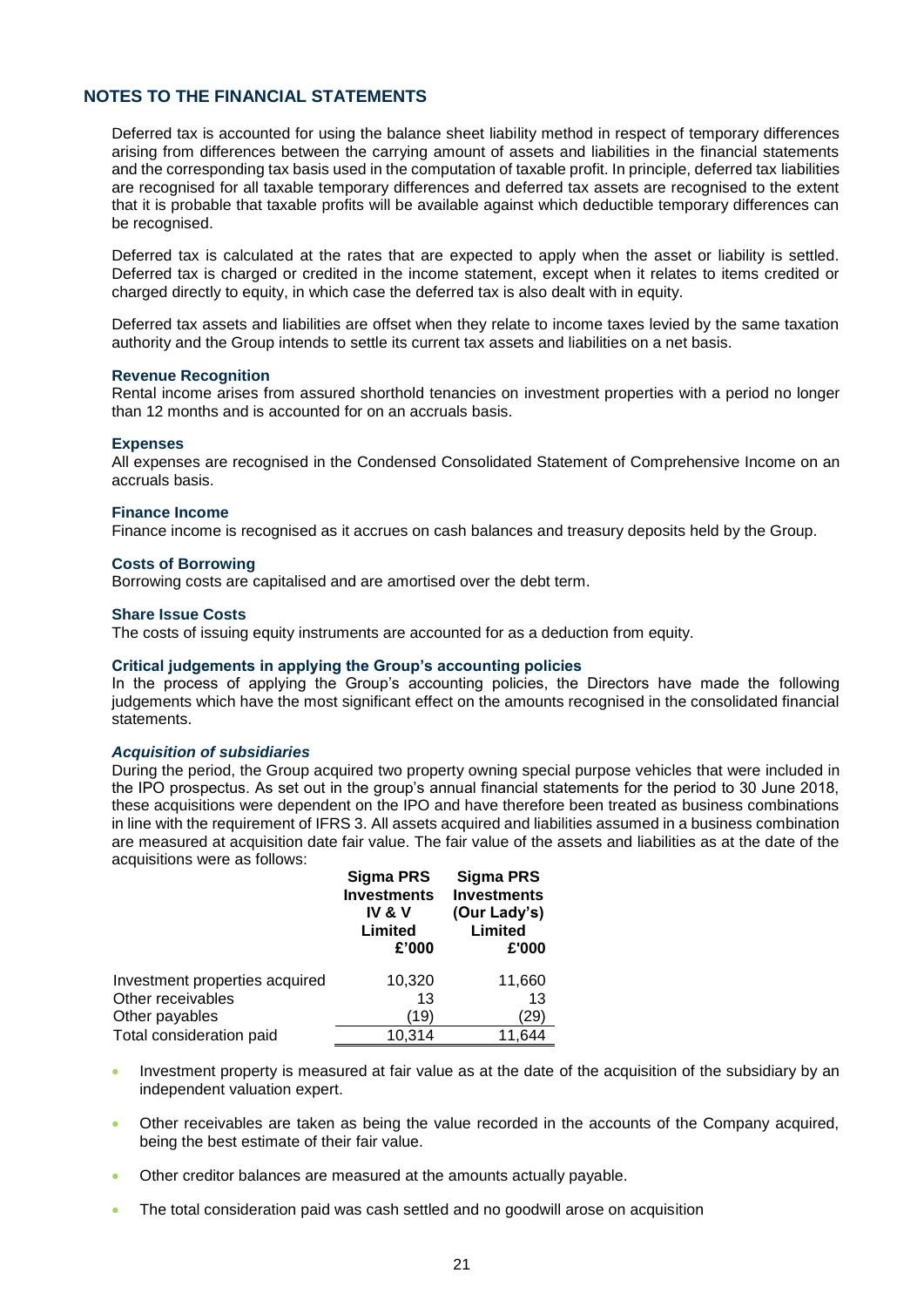### *Acquisition of subsidiaries – as a group of assets and liabilities*

During the period, the Group acquired a further five property owning special purpose vehicles. The Directors considered whether these acquisitions meet the definition of the acquisition of a business or the acquisition of a group of assets and liabilities. It was concluded that acquisitions did not meet the criteria for the acquisition of a business as outlined in IFRS 3 as they did not have an integrated set of activities and assets that were capable of being conducted and managed for the purpose of providing a return in the form of dividends, lower costs or other economic benefits directly to investors. Furthermore, a business consists of inputs and process applied to those inputs that have the ability to create outputs. All assets acquired and liabilities assumed in acquisition of a group of assets and liabilities are measured at acquisition date fair value. The Directors have reviewed the fair value of the assets and liabilities as at the date of the acquisitions which were as follows:

|                                 | Sigma PRS<br><b>Investments</b><br>(Cable Street<br>II) Limited<br>£'000 | <b>Sigma PRS</b><br><b>Investments</b><br>(Whitworth<br>Way II)<br>Limited<br>£'000 | Sigma PRS<br><b>Investments</b><br>(Darlaston II)<br>Limited<br>£'000 | <b>Sigma PRS</b><br><b>Investments</b><br>(Darlaston<br>Phase 2 II)<br>Limited<br>£'000 | <b>Sigma PRS</b><br><b>Investments</b><br>(Sutherland<br>School II)<br>Limited<br>£'000 |
|---------------------------------|--------------------------------------------------------------------------|-------------------------------------------------------------------------------------|-----------------------------------------------------------------------|-----------------------------------------------------------------------------------------|-----------------------------------------------------------------------------------------|
| Investment properties acquired  | 2,862                                                                    | 2,519                                                                               | 1,755                                                                 | 1.746                                                                                   | 2,905                                                                                   |
| Other receivables               |                                                                          | 473                                                                                 | ٠                                                                     |                                                                                         | 548                                                                                     |
| Other payables                  |                                                                          |                                                                                     | $\blacksquare$                                                        |                                                                                         | (20)                                                                                    |
| <b>Total consideration paid</b> | 2,862                                                                    | 2,992                                                                               | 1,755                                                                 | 1,746                                                                                   | 3,433                                                                                   |

- Investment property is measured at fair value as at the date of the acquisition of the subsidiary by an independent valuation expert.
- Other receivables are taken as being the value recorded in the accounts of the Company acquired, being the best estimate of the amounts actually recoverable.
- Other creditor balances are measured at the amounts actually payable.

### <span id="page-22-0"></span>4. **Rental Income**

|    |                                              | <b>Six months</b><br>ended<br>31 December<br>2018<br>(unaudited)<br>£'000 | <b>Period from</b><br>31 May to<br>31 December<br>2017<br>(unaudited)<br>£'000 | <b>Period ended</b><br>30 June 2018<br>(audited)<br>£'000 |
|----|----------------------------------------------|---------------------------------------------------------------------------|--------------------------------------------------------------------------------|-----------------------------------------------------------|
|    | Gross rental income from investment property | 2,320                                                                     | 583                                                                            | 1,765                                                     |
|    |                                              | 2,320                                                                     | 583                                                                            | 1,765                                                     |
| 5. | <b>Investment Advisory Fees</b>              | <b>Six months</b>                                                         | <b>Period from</b>                                                             |                                                           |

<span id="page-22-1"></span>

|              | SIX MONTHS<br>ended<br>31 December<br>2018<br>(unaudited)<br>£'000 | <b>Period from</b><br>31 May to<br>31 December<br>2017<br>(unaudited)<br>£'000 | <b>Period ended</b><br>30 June 2018<br>(audited)<br>£'000 |
|--------------|--------------------------------------------------------------------|--------------------------------------------------------------------------------|-----------------------------------------------------------|
| Advisory fee | 2,195                                                              | 1,382                                                                          | 3,295                                                     |
|              | 2,195                                                              | 1,382                                                                          | 3,295                                                     |
|              |                                                                    |                                                                                |                                                           |

Sigma PRS Management Ltd is appointed as the Investment Adviser of the Company. Under the current Investment Management Agreement, the Advisory Fee shall be an amount calculated in respect of each month, in each case based upon the Adjusted Net Asset Value on the following basis:

(a) 1 per cent per annum of the Adjusted Net Asset Value up to, and including, £250 million;

(b) 0.90 per cent per annum of the Adjusted Net Asset Value in excess of £250 million;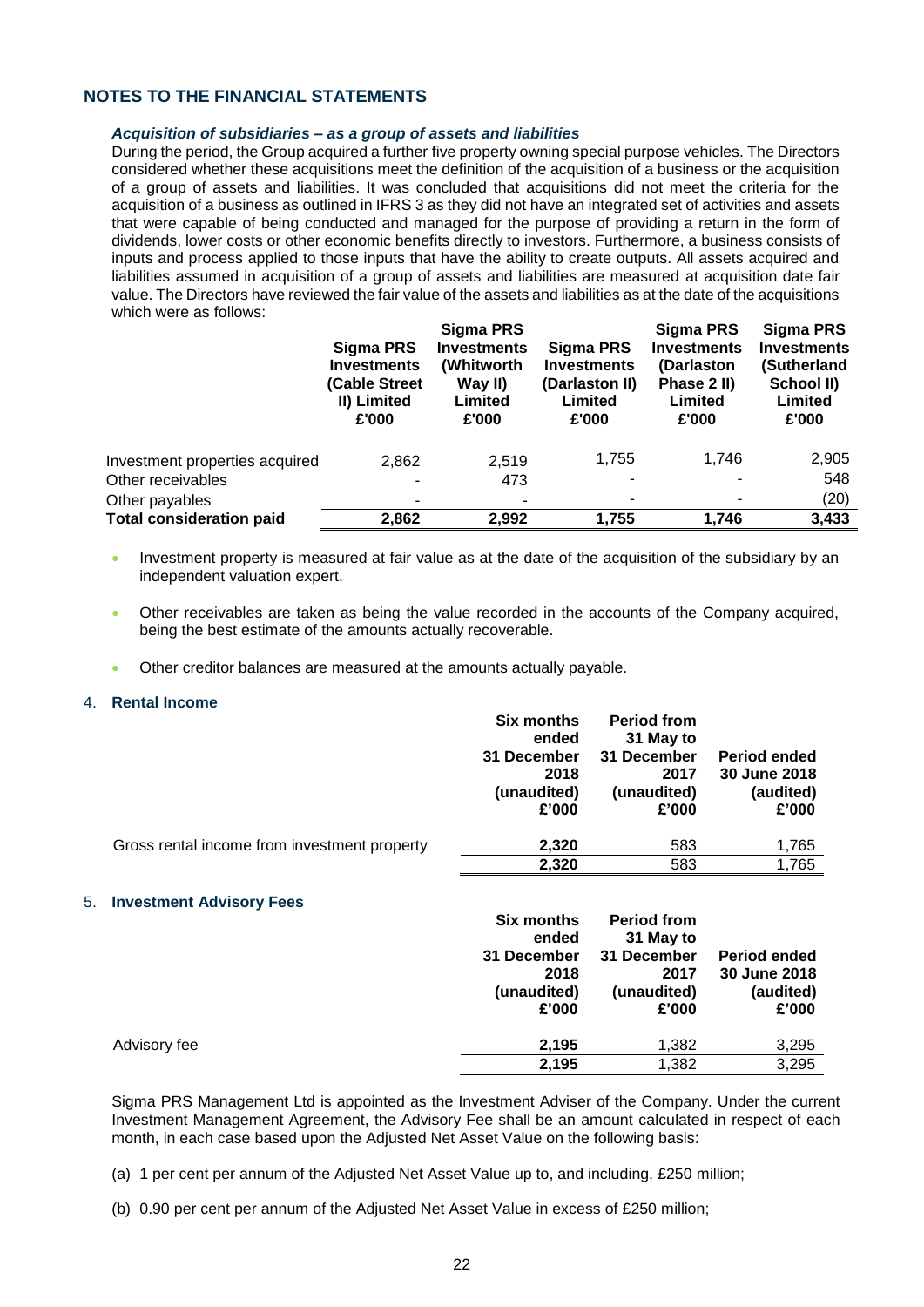- (c) 0.80 per cent per annum of the Adjusted Net Asset Value in excess of £500 million and up to, and including, £1 billion; and
- (d) 0.70 per cent per annum of the Adjusted Net Asset Value in excess of £1 billion.

The appointment of the Investment Adviser shall continue in force unless and until terminated by either party giving to the other not less than 12 months' written notice, such notice not to expire earlier than 31 May 2023.

#### <span id="page-23-0"></span>6. **General and Administrative Expenses**

|                                      | Six months<br>ended<br>31 December<br>2018<br>(unaudited)<br>£'000 | <b>Period from</b><br>31 May to<br>31 December<br>2017<br>(unaudited)<br>£'000 | <b>Period ended</b><br>30 June 2018<br>(audited)<br>£'000 |
|--------------------------------------|--------------------------------------------------------------------|--------------------------------------------------------------------------------|-----------------------------------------------------------|
| Legal and professional fees          | 73                                                                 | 36                                                                             | 91                                                        |
| Administration and secretarial fees  | 69                                                                 | 53                                                                             | 123                                                       |
| Audit and tax fees                   | 59                                                                 | 23                                                                             | 134                                                       |
| <b>Valuation fees</b>                | 58                                                                 | 24                                                                             | 156                                                       |
| Depositary fees                      | 20                                                                 | 17                                                                             | 56                                                        |
| Financial adviser and broker         | 30                                                                 | 35                                                                             | 66                                                        |
| Insurance                            | 13                                                                 | 9                                                                              | 20                                                        |
| Public relations                     | 32                                                                 | 20                                                                             | 41                                                        |
| Regulatory fees                      | 87                                                                 | 75                                                                             | 134                                                       |
| Sundry expenses                      |                                                                    | 4                                                                              | 5                                                         |
| Costs of acquisition of subsidiaries | 42                                                                 | 19                                                                             | 24                                                        |
| <b>Disallowed VAT</b>                | 69                                                                 | 49                                                                             | 127                                                       |
|                                      | 552                                                                | 364                                                                            | 977                                                       |

# <span id="page-23-1"></span>7. **Finance Income**

|                                 | <b>Six months</b><br>ended | <b>Period from</b><br>31 May to |                                     |
|---------------------------------|----------------------------|---------------------------------|-------------------------------------|
|                                 | 31 December<br>2018        | 31 December<br>2017             | <b>Period ended</b><br>30 June 2018 |
|                                 | (unaudited)                | (unaudited)                     | (audited)                           |
|                                 | £'000                      | £'000                           | £'000                               |
| Interest on short term deposits | 488                        | 192                             | 570                                 |
|                                 | 488                        | 192                             | 570                                 |

### <span id="page-23-2"></span>8. **Finance Costs**

|                                       | <b>Six months</b><br>ended<br>31 December<br>2018 | <b>Period from</b><br>31 May to<br>31 December<br>2017 | <b>Period ended</b><br>30 June 2018 |
|---------------------------------------|---------------------------------------------------|--------------------------------------------------------|-------------------------------------|
|                                       | (unaudited)                                       | (unaudited)                                            | (audited)                           |
|                                       | £'000                                             | £'000                                                  | £'000                               |
| Amortisation of loan arrangement fees | 132                                               |                                                        |                                     |
| Amortisation of loan commitment fees  | 114                                               |                                                        |                                     |
|                                       | 246                                               | ۰                                                      |                                     |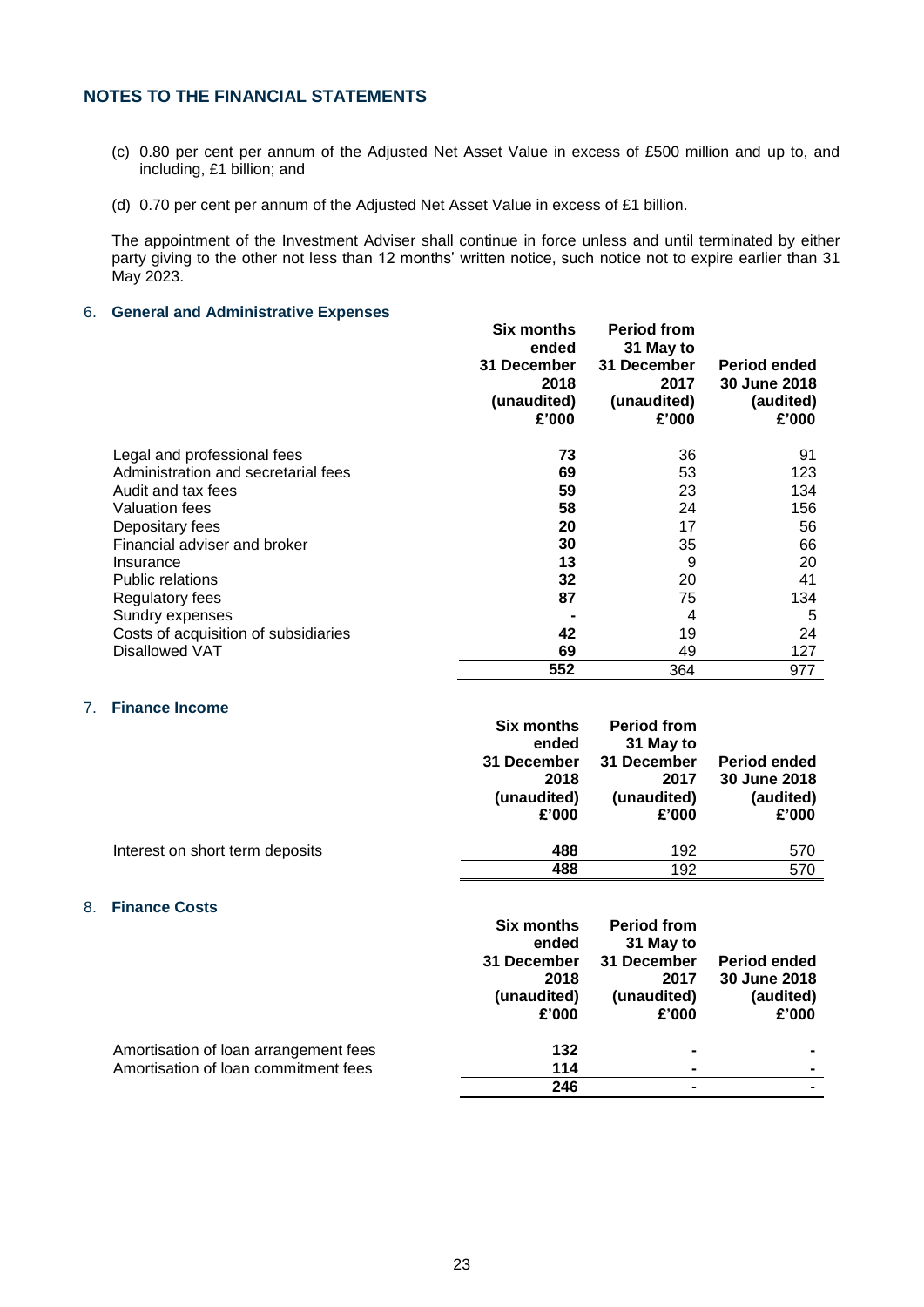### <span id="page-24-0"></span>9. **Taxation**

As a UK REIT, the Group is exempt from corporation tax on the profits and gains from its property investment business, provided it meets certain conditions as set out in the UK REIT regulations. For the current period ended 31 December 2018, the Group did not have any non-qualifying profits and accordingly there is no tax charge in the period. If there were any non-qualifying profits and gains, these would be subject to corporation tax.

It is assumed that the Group will continue to be a UK REIT for the foreseeable future, such that deferred tax has not been recognised on temporary differences relating to the property rental business. No deferred tax asset has been recognised in respect of the unutilised residual current period losses as it is not anticipated that sufficient residual profits will be generated in the future.

|                                                                     | <b>Six months</b><br>ended<br>31 December<br>2018<br>(unaudited)<br>£'000 | <b>Period from</b><br>31 May to<br>31 December<br>2017<br>(unaudited)<br>£'000 | <b>Period ended</b><br>30 June 2018<br>(audited)<br>£'000 |
|---------------------------------------------------------------------|---------------------------------------------------------------------------|--------------------------------------------------------------------------------|-----------------------------------------------------------|
| <b>Current tax</b>                                                  |                                                                           |                                                                                |                                                           |
| Corporation tax charge/(credit) for the period                      | $\blacksquare$                                                            |                                                                                |                                                           |
| Total current income tax charge/(credit) in the<br>income statement |                                                                           |                                                                                |                                                           |

The tax charge for the period is less than the standard rate of corporation tax in the UK of 19 per cent. The differences are explained below.

|                                                 | <b>Six months</b><br>ended<br>31 December<br>2018<br>(unaudited)<br>£'000 | <b>Period from</b><br>31 May to<br>31 December<br>2017<br>(unaudited)<br>£'000 | <b>Period ended</b><br>30 June 2018<br>(audited)<br>£'000 |
|-------------------------------------------------|---------------------------------------------------------------------------|--------------------------------------------------------------------------------|-----------------------------------------------------------|
| Profit before tax                               | 7,535                                                                     | 539                                                                            | 3,237                                                     |
| Tax at UK corporation tax standard rate of 19%  | 1,432                                                                     | 102                                                                            | 615                                                       |
| Change in value of exempt investment properties | (1, 550)                                                                  | (307)                                                                          | (1,048)                                                   |
| Exempt REIT income                              | (340)                                                                     | (82)                                                                           | (232)                                                     |
| Amounts not deductible for tax purposes         |                                                                           |                                                                                | 14                                                        |
| Unutilised residual current year tax losses     | 410                                                                       | 287                                                                            | 582                                                       |
| Difference in deferred tax rates                | 48                                                                        |                                                                                | 69                                                        |
|                                                 |                                                                           |                                                                                |                                                           |

The standard rate of corporation tax in the UK for the period from incorporation to 31 March 2017 was 20%. From 1 April 2017 to 31 December 2018, the standard rate of corporation tax in the UK was 19%.

REIT exempt income includes property rental income that is exempt from UK Corporation Tax in accordance with Part 12 of CTA 2010.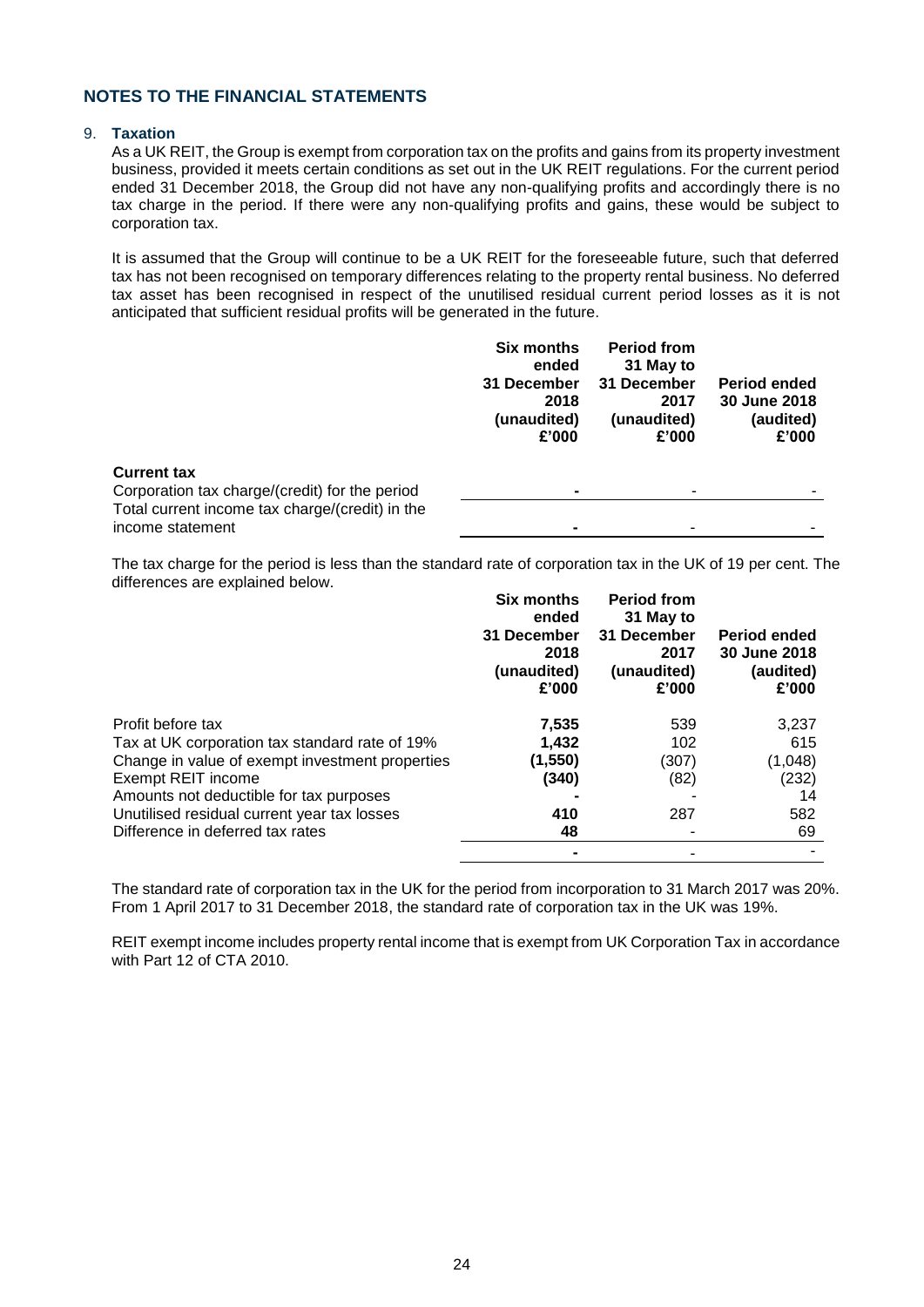### 10. **Dividends**

The following dividends were paid during the period:

|                                                                                                        | <b>Six months</b><br>ended<br>31 December<br>2018<br>(unaudited)<br>£'000 | <b>Period from</b><br>31 May to<br>31 December<br>2017<br>(unaudited)<br>£'000 | <b>Period from 31</b><br>May 2017 to 30<br><b>June 2018</b><br>(audited)<br>£'000 |
|--------------------------------------------------------------------------------------------------------|---------------------------------------------------------------------------|--------------------------------------------------------------------------------|-----------------------------------------------------------------------------------|
| Dividend of 1.5p for the 7 months to 31 December<br>2017                                               |                                                                           |                                                                                | 3,757                                                                             |
| Dividend of 1.0p for the 3 months to 31 March                                                          |                                                                           |                                                                                |                                                                                   |
| 2018                                                                                                   |                                                                           |                                                                                | 4,943                                                                             |
| Dividend of 2.5p for the 3 months to 30 June 2018<br>Dividend of 1.0p for the 3 months to 30 September | 12,382                                                                    |                                                                                |                                                                                   |
| 2018                                                                                                   | 4,953                                                                     |                                                                                |                                                                                   |
|                                                                                                        | 17,335                                                                    |                                                                                | 8.700                                                                             |

On 31 July 2018, the Company announced the declaration of an interim dividend in respect of the period to 30 June 2018 of 2.5 pence per Ordinary Share, which was payable on 31 August 2018 to shareholders on the register as at 10 August 2018.

On 31 October 2018, the Company announced the declaration of an interim dividend in respect of the period from 1 July 2018 to 30 September 2018 of 1.0 pence per Ordinary Share which was payable on 30 November 2018 to shareholders on the register as at 9 November 2018.

A further dividend was paid during February 2019 which is detailed under note [20,](#page-28-0) Post Balance Sheet Events.

### <span id="page-25-0"></span>11. **Investment Property**

In accordance with International Accounting Standard, IAS 40 'Investment Property', investment property has been independently valued at fair value by Savills (UK) Limited, an accredited external valuer with a recognised relevant professional qualification and with recent experience in the locations and categories of the investment properties being valued. The valuation basis conforms to International Valuation Standards and is based on market evidence of investment yields, expected gross to net income rates and actual and expected rental values.

The valuations are the ultimate responsibility of the Directors. Accordingly, the critical assumption used in establishing the independent valuation are reviewed by the Board.

|                                                    | <b>Completed</b><br><b>Assets</b><br>£'000 | Assets under<br><b>Construction</b><br>£'000 | Total<br>£'000 |
|----------------------------------------------------|--------------------------------------------|----------------------------------------------|----------------|
| Properties acquired on acquisition of subsidiaries | 31,695                                     | 3,059                                        | 34,754         |
| Property additions - subsequent expenditure        |                                            | 20,585                                       | 20,585         |
| Change in fair value                               | 175                                        | 1,443                                        | 1,618          |
| Transfers to completed assets                      |                                            |                                              |                |
| As at 31 December 2017                             | 31,870                                     | 25,087                                       | 56,957         |
| Properties acquired on acquisition of subsidiaries | 9,075                                      | 7,581                                        | 16,656         |
| Property additions - subsequent expenditure        |                                            | 43,599                                       | 43,599         |
| Change in fair value                               | 675                                        | 3,222                                        | 3,897          |
| Transfers to completed assets                      | 2,015                                      | (2,015)                                      |                |
| As at 30 June 2018                                 | 43,635                                     | 77,474                                       | 121,109        |
| Properties acquired on acquisition of subsidiaries | 21,980                                     | 11,787                                       | 33,767         |
| Property additions - subsequent expenditure        |                                            | 106,199                                      | 106,199        |
| Change in fair value                               | 1,534                                      | 6,623                                        | 8,157          |
| Transfers to completed assets                      | 35,657                                     | (35, 657)                                    |                |
| As at 31 December 2019                             | 102,806                                    | 166,426                                      | 269,232        |
| Change in fair value                               | 2,384                                      | 11,288                                       | 13,672         |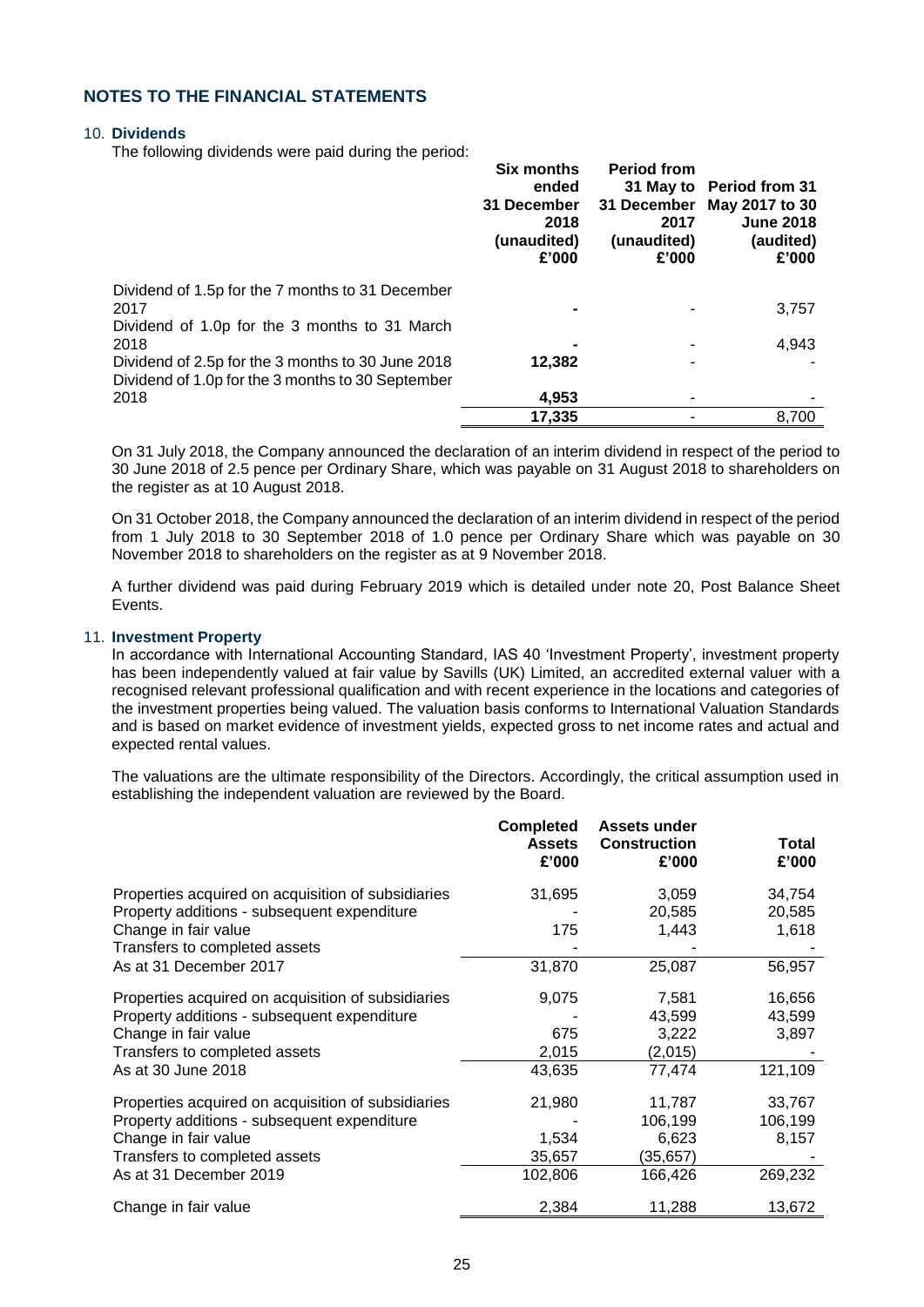#### *Fair Values*

IFRS 13 sets out a three-tier hierarchy for financial assets and liabilities valued at fair value. These are as follows:

- Level 1 quoted prices (unadjusted) in active markets for identical assets and liabilities;
- Level 2 inputs other than quoted prices included in Level 1 that are observable for the asset or liability, either directly or indirectly; and
- Level 3 unobservable inputs for the asset or liability.

Investment property falls within Level 3. The investment valuations provided by the external valuation expert are based on RICS Professional Valuation Standards, but include a number of unobservable inputs and other valuation assumptions. The significant unobservable inputs and the range of values used are:

#### Completed assets:

| Type                    | Range             |
|-------------------------|-------------------|
| Investment yield        | $4.25\% - 4.75\%$ |
| Gross to net assumption | $22.5\% - 25\%$   |
|                         |                   |

### <span id="page-26-0"></span>12. **Share Capital**

|                                                            | <b>No. of Shares</b> | <b>Share Capital</b><br>£'000 |
|------------------------------------------------------------|----------------------|-------------------------------|
| Balance at 31 May 2017<br>Shares issued in relation to IPO | 250,000,000          | 2,500                         |
| Balance as at 31 December 2017                             | 250,000,000          | 2,500                         |
| Shares issued in relation to management contract           | 445,578              | 4                             |
| Shares issued in relation to Placing Programme             | 243,902,440          | 2,439                         |
| Balance as at 30 June 2018                                 | 494,348,018          | 4,943                         |
| Shares issued in relation to management contract           | 929,276              | 10                            |
| Balance as at 31 December 2018                             | 495,277,294          | 4.953                         |

#### <span id="page-26-1"></span>13. **Share Premium Reserve**

The share premium relates to amounts subscribed for share capital in excess of nominal value.

|                                                                               | <b>Share Premium</b><br>£'000 |
|-------------------------------------------------------------------------------|-------------------------------|
| Balance at 31 May 2017                                                        |                               |
| Share premium arising on shares issued in relation to IPO                     | 247,500                       |
| Share issue expense in relation to the IPO                                    | (5,000)                       |
| Transfer to capital reduction reserve                                         | (242, 500)                    |
| Balance as at 31 December 2017                                                |                               |
| Share premium arising on shares issued in relation to the management contract | 463                           |
| Share premium arising on shares issued in relation to the Placing Programme   | 247,561                       |
| Share issue expense in relation to the Placing Programme                      | (3,999)                       |
| Balance as at 30 June 2018                                                    | 244.025                       |
| Share issue credit in relation to Placing Programme expenses                  | 18                            |
| Share premium arising on shares issued in relation to the management contract | 962                           |
| Balance as at 31 December 2018                                                | 245.005                       |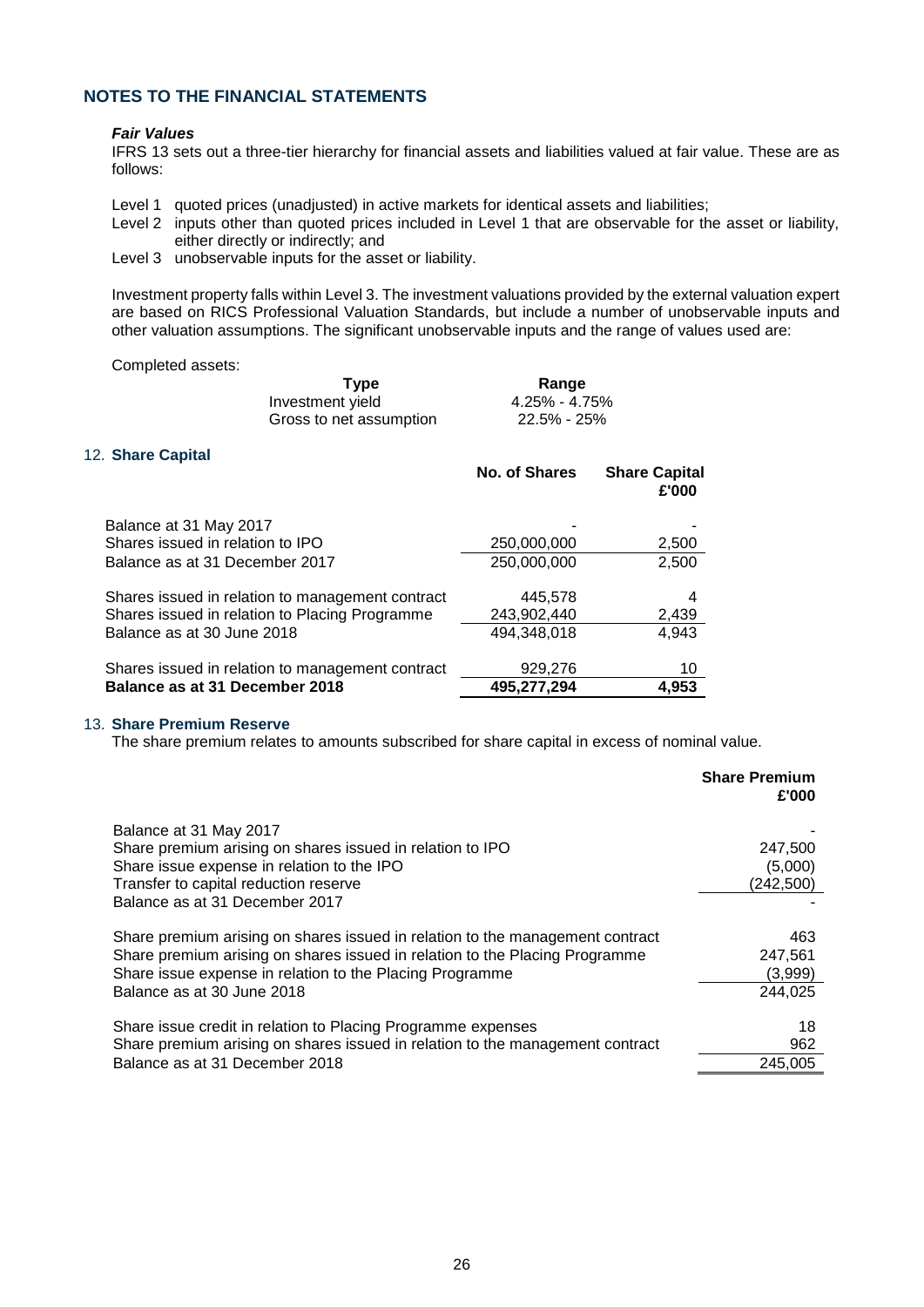### <span id="page-27-1"></span>14. **Capital Reduction Reserve**

|                                     | As at<br>31 December<br>2018<br>£'000 | As at<br>31 December<br>2017<br>£'000 | As at<br>30 June<br>2018<br>£'000 |
|-------------------------------------|---------------------------------------|---------------------------------------|-----------------------------------|
| Opening balance                     | 233,800                               |                                       |                                   |
| Transfer from share premium reserve |                                       | 242,500                               | 242,500                           |
| Dividends paid                      | (17,335)                              |                                       | (8,700)                           |
| Balance at end of period            | 216,465                               | 242,500                               | 233,800                           |

### <span id="page-27-0"></span>15. **IFRS Earnings per Share**

Earnings per share (EPS) amounts are calculated by dividing profit for the period attributable to ordinary equity holders of the Company by the weighted average number of Ordinary Shares in issue during the period. As there are no dilutive instruments, only basic earnings per share is quoted below.

The calculation of basic earnings per share is based on the following:

|                                                | Net profit<br>to ordinary<br>shareholders<br>£'000 | Weighted<br>attributable average number<br>of Ordinary<br><b>Shares</b><br><b>Number</b> | <b>Earnings per</b><br>share<br><b>Pence</b> |
|------------------------------------------------|----------------------------------------------------|------------------------------------------------------------------------------------------|----------------------------------------------|
| For the period ended 31 December 2018          | 7,535                                              | 495,085,378                                                                              | 1.52                                         |
| For the period from 31 May to 31 December 2017 | 539                                                | 250,000,000                                                                              | 0.22                                         |
| For the period ended 30 June 2018              | 3,237                                              | 330,854,803                                                                              | 1.00                                         |

#### <span id="page-27-2"></span>16. **IFRS Net Asset Value per Share**

Basic NAV per share is calculated by dividing net assets in the Condensed Consolidated Statement of Financial Position attributable to ordinary equity holders of the parent by the number of Ordinary Shares outstanding at the end of the period. As there are no dilutive instruments, only basic NAV per share is quoted below.

Net asset values have been calculated as follows:

|                                           | As at       | As at       | As at       |
|-------------------------------------------|-------------|-------------|-------------|
|                                           | 31 December | 31 December | 30 June     |
|                                           | 2018        | 2017        | 2018        |
| Net assets at end of period (£'000)       | 477.195     | 245.539     | 486,0056    |
| Shares in issue at end of period (number) | 495,277,294 | 250,000,000 | 494,348,018 |
| Basic IFRS NAV per share (pence)          | 96.3        | 98.2        | 98.3        |

The NAV per share calculated on an EPRA basis is the same as the Basic IFRS NAV per share.

### 17. **Capital commitments**

The Group have entered into contracts with unrelated parties for the construction of residential housing with a total value of £318,074,000. As at 31 December 2018, £176,930,000 of such commitments remained outstanding.

### 18. **Contingent Liability**

The Investment Adviser is currently seeking clearance from HM Revenue and Customs in terms of the VAT rate applicable that it applies to the Investment Advisory fee that is charged to the Company. After seeking specialist advice the Investment Adviser believes that the fees charged will be treated as a VAT exempt supply.

The Company might have to pay the VAT on investment advisory fees. For the period 31 May 2017 to 31 December 2018 the amount of VAT that would have applied to the Investment Advisory fees is £1,098,000